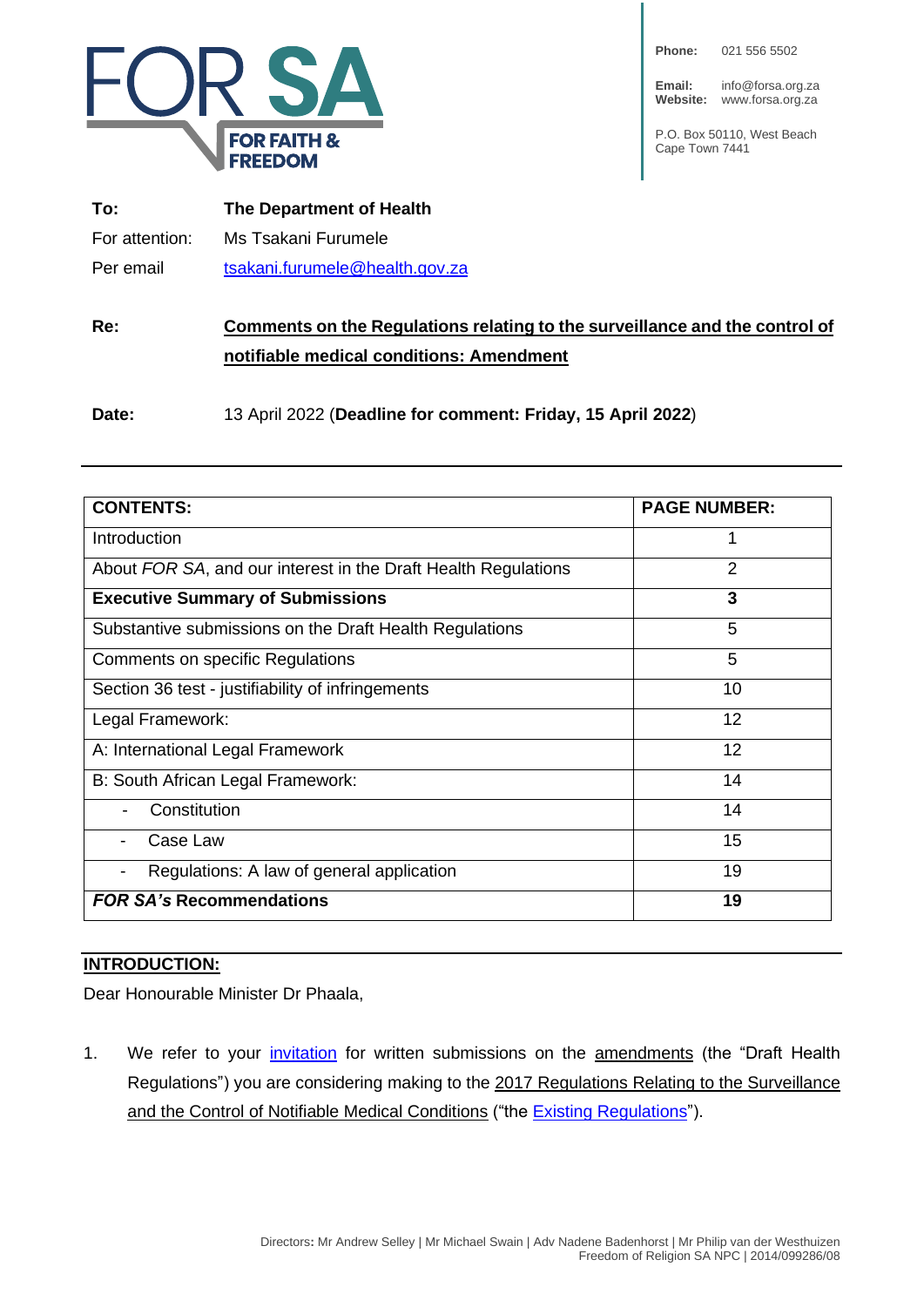- 2. We note that the [Draft Health Regulations](https://health.gov.za/wp-content/uploads/2022/03/Amended-Government-Gazette-on-the-Draft-Health-Regulations-published-for-public-comments-46045-15-March-2022.pdf) will be made in terms of the National Health Act's<sup>1</sup> provisions empowering the Minister of Health to do so after consultation with the National Health Council or the Office of Health Standards Compliance. 2
- 3. President Ramaphosa addressed the nation on [22 March 2022](https://www.gov.za/speeches/president-cyril-ramaphosa-countrys-response-coronavirus-covid-19-pandemic-22-mar-2022-0000) and [4 April 2022.](https://www.gov.za/speeches/president-cyril-ramaphosa-south-africas-response-coronavirus-covid-19-pandemic-4-apr-2022) Our understanding from these respective statements is that these [Draft Health Regulations](https://health.gov.za/wp-content/uploads/2022/03/Amended-Government-Gazette-on-the-Draft-Health-Regulations-published-for-public-comments-46045-15-March-2022.pdf) will be the legal instrument used to manage COVID-19, as opposed to the disaster management Regulations used during the National State of Disaster.
- 4. Government [terminated](https://www.gov.za/sites/default/files/gcis_document/202204/46197rg11417gon1988.pdf) the National State of Disaster with effect from [midnight,](https://www.gov.za/speeches/president-cyril-ramaphosa-south-africas-response-coronavirus-covid-19-pandemic-4-apr-2022) 4 April 2022. This marks two years and three weeks since Minister Dlamini-Zuma first declared the COVID-19 pandemic a national disaster on 15 [March](https://www.gov.za/sites/default/files/gcis_document/202003/43096gon312.pdf) 2020. In Minister Dlamini-Zuma's [notice](https://www.gov.za/sites/default/files/gcis_document/202204/46197rg11417gon1988.pdf) terminating the State of Disaster, she said that certain regulations ("the Transitional Regulations") (made under the Disaster Management Act), will remain in effect for 30 days after the State of Disaster ends.
- 5. We note that Deputy Minister Dr Mmaphaka Tau, in his capacity as the Head of Disaster Management Centre, **specifically revoked the classification of the COVID-19 pandemic as a** [national disaster](https://www.gov.za/sites/default/files/gcis_document/202204/46199rg11419gon1992.pdf) and rather called upon all sectors of society to work together to reduce the impact of the COVID-19 disease.
- 6. *FOR SA* assumes throughout our submission, that the [Draft Health Regulations](https://health.gov.za/wp-content/uploads/2022/03/Amended-Government-Gazette-on-the-Draft-Health-Regulations-published-for-public-comments-46045-15-March-2022.pdf) are intended to become operational immediately after the aforementioned Transitional Regulations' expiration on midnight, 4 May 2022.

# **ABOUT** *FOR SA***, AND OUR INTEREST IN THE BILL:**

- 7. *Freedom of Religion South Africa NPC (FOR SA)* is a legal advocacy organisation working to protect and promote the constitutional right to religious freedom (section 15 of the Constitution) in South Africa.
- 8. In the matter of COVID-19 and the impact of the Regulations on the religious community of South Africa, *FOR SA* has been mandated by religious leaders and organisations representing between 11 million and 18,5 million people (including 10 million people from the African Indigenous and Spirituality Churches) from a cross-spectrum of churches, denominations and faith groups, to engage with Government and make submissions on their behalf.

<sup>1</sup> Act 61 of 2003.

<sup>2</sup> Section 90(1)(k).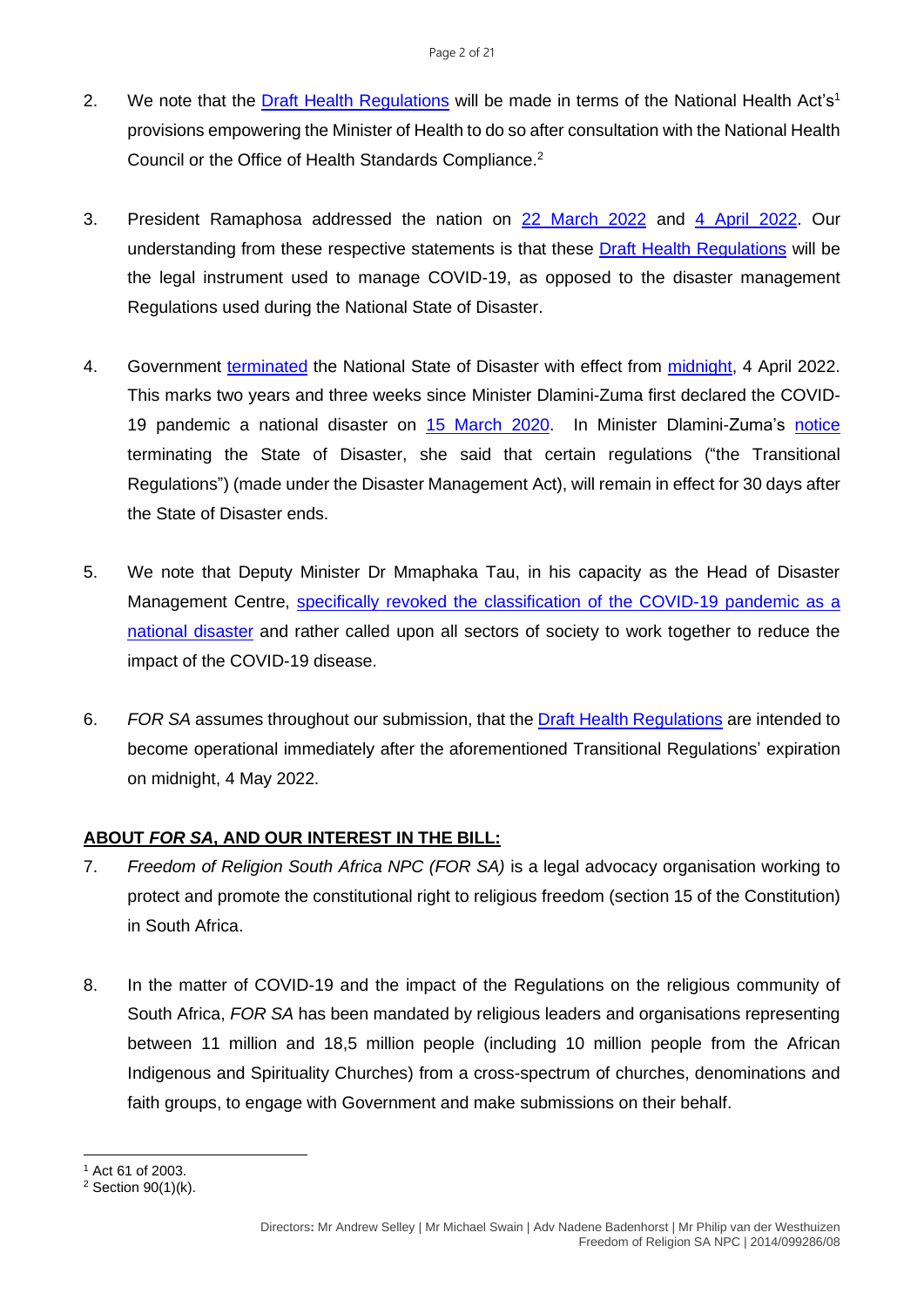9. The intention of these Draft Health Regulations are to manage COVID-19 going forward once the Transitional Regulations expire.<sup>3</sup> As such, and because the <u>constitutional right to freedom</u> of religion, belief and opinion (hereafter "*the right to religious freedom*" found in section 15) and the rights of religious communities (section 31) have been directly affected by (both the national and provincial) Government's response to COVID-19, our constituency has a direct interest in this matter.

#### **EXECUTIVE SUMMARY OF SUBMISSIONS:**

- 10. *FOR SA* is mandated by its constituents to make the following submissions on their behalf:
- 11. These Regulations will be in place long after COVID-19 has become endemic. The provisions therefore need to look ahead to future events because they grant the State substantial power over the individual and their choices to manage their own health. While the Draft Health Regulations may on the face of it seem justifiable when dealing with a pandemic such as COVID-19, the powers that these Regulations grant the State are ripe for abuse by any government official with an ulterior purpose, because no checks and balances have been built into them.
- 12. *FORSA* is mandated to submit that the [Draft Health Regulations](https://health.gov.za/wp-content/uploads/2022/03/Amended-Government-Gazette-on-the-Draft-Health-Regulations-published-for-public-comments-46045-15-March-2022.pdf) unreasonably and unjustifiably limit *inter alia* the fundamental rights to dignity (section 10 of the Constitution), religious freedom (section 15 of the Constitution), freedom of association (section 18 of the Constitution) and of religious communities to practice their religion together (section 31 of the Constitution). Both religious people and religious organisations are affected.
- 13. Due to this unreasonable and unjustifiable limitation, th[e Draft Health Regulations,](https://health.gov.za/wp-content/uploads/2022/03/Amended-Government-Gazette-on-the-Draft-Health-Regulations-published-for-public-comments-46045-15-March-2022.pdf) which qualify as a law of general application,<sup>4</sup> fail to pass the Constitution's section 36 test<sup>5</sup> and are unconstitutional.
- 14. In light of the above, *FORSA* is mandated to submit that the [Draft Health Regulations](https://health.gov.za/wp-content/uploads/2022/03/Amended-Government-Gazette-on-the-Draft-Health-Regulations-published-for-public-comments-46045-15-March-2022.pdf) require the following changes:
	- 14.1. Our understanding of the **[Draft Health Regulations](https://health.gov.za/wp-content/uploads/2022/03/Amended-Government-Gazette-on-the-Draft-Health-Regulations-published-for-public-comments-46045-15-March-2022.pdf)** is that they are only applicable once something is listed as a notifiable medical condition ("NMC"). However, there are no clear parameters (such as criteria to be met for a disease to be deemed of sufficient "*public*

<sup>3</sup> See paras 2 and 3 above.

<sup>4</sup> See paras 80 and 81 of this submission.

<sup>5</sup> See paras 40 through 47 of this submission.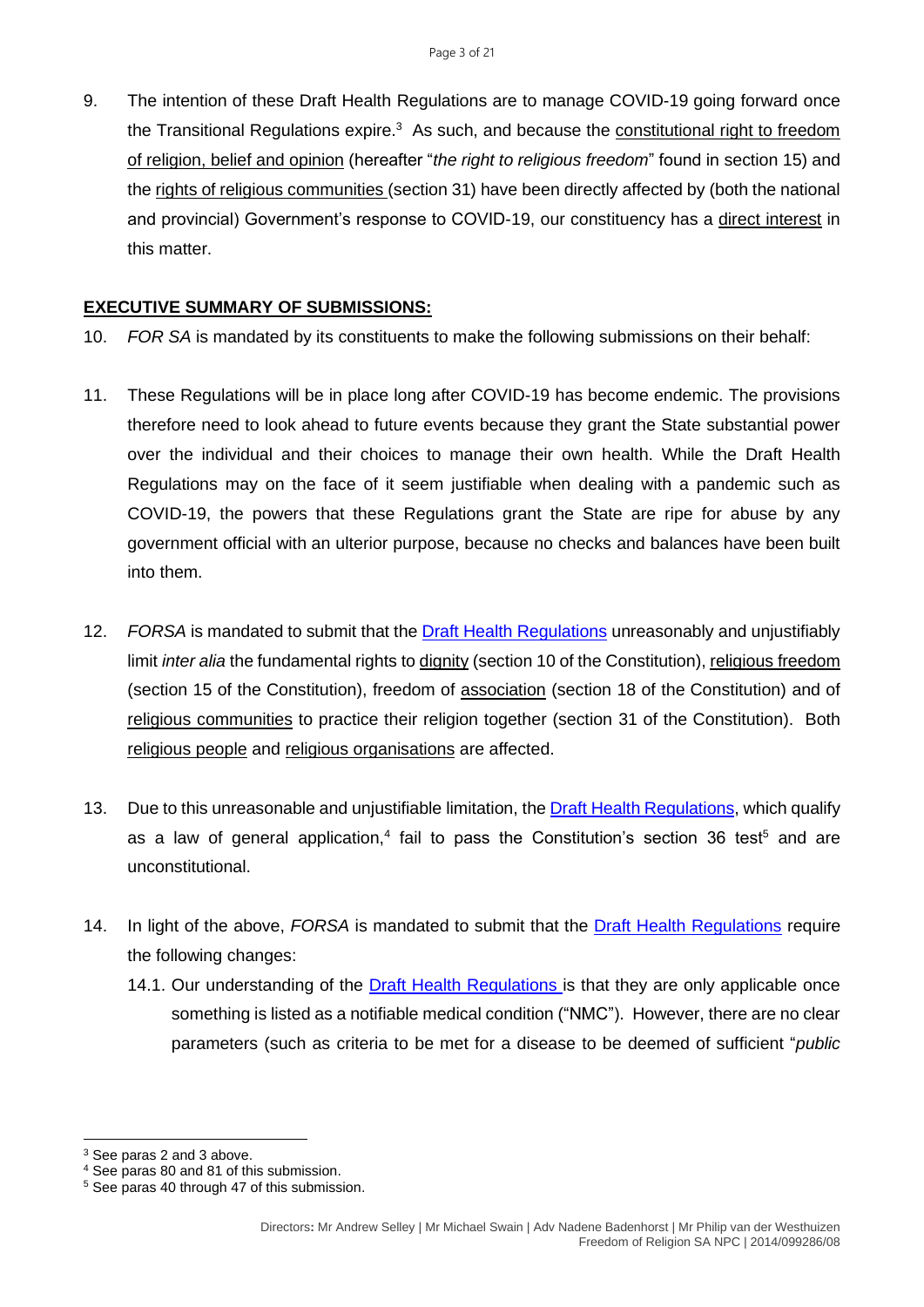*health importance*" <sup>6</sup> or to pose a sufficient "*public health risk*" 7 to be listed as a NMC, review or duration of its listing as a NMC etc.) given for what constitutes a NMC. Without these parameters being given the Regulations must be deemed void for vagueness;

- 14.2. We submit instead that the Regulations need to differentiate between a category 1, 2, 3 or 4 NMC limitation on fundamental rights – i.e. a category 4 NMC cannot limit constitutional rights in the same way and/or to the same degree as a category 1 NMC;
- 14.3. The Regulations need to make provision for consideration of the evidence of the severity of the disease, before determining the level of limitation of constitutional rights to ensure the limitation is proportional, reasonable and justifiable;
- 14.4. Regulation 15 should expressly exclude mandatory vaccination;
- 14.5. Regulation 15 should only impose mandatory medical examination, hospitalisation, quarantine, isolation and treatment, for a **category 1** NMC;
- 14.6. Regulation 16 should do away with requiring proof of vaccination;
- 14.7. Regulation 16 should only impose a limitation on gatherings for a **category 1 or 2** NMC; and
- 14.8. The Regulations should amend Regulation 20 in the [Existing Regulations,](https://covidlawlab.org/wp-content/uploads/2021/02/South-Africa_2017.12.15_Regulation_Regulations-Relating-to-the-Surveillance-and-the-Control-of-Notifiable-Medical-Conditions_EN.pdf) so that failure to comply with the Regulations is not a crime or subject to a limitless fine, which provision is extremely draconian.
- 15. **In addition**, *FOR SA* is mandated to call for the **National Health Act** to be amended as follows: 15.1. The Act needs to provide for the Minister's listing of a NMC to be subject to public participation and for Parliament to have further public participation should it view the Executive's consultations to be insufficient;
	- 15.2. The Act needs to require the Minister to give reasons to Parliament for listing a condition as a NMC (i.e. to provide Parliament with the scientific reasons and/or data upon which the Minister is basing this decision);

<sup>6</sup> Definition as per Regulation 1 of th[e Existing Regulations.](https://covidlawlab.org/wp-content/uploads/2021/02/South-Africa_2017.12.15_Regulation_Regulations-Relating-to-the-Surveillance-and-the-Control-of-Notifiable-Medical-Conditions_EN.pdf)

<sup>&</sup>lt;sup>7</sup> Regulation 12(2) of the **Existing Regulations**.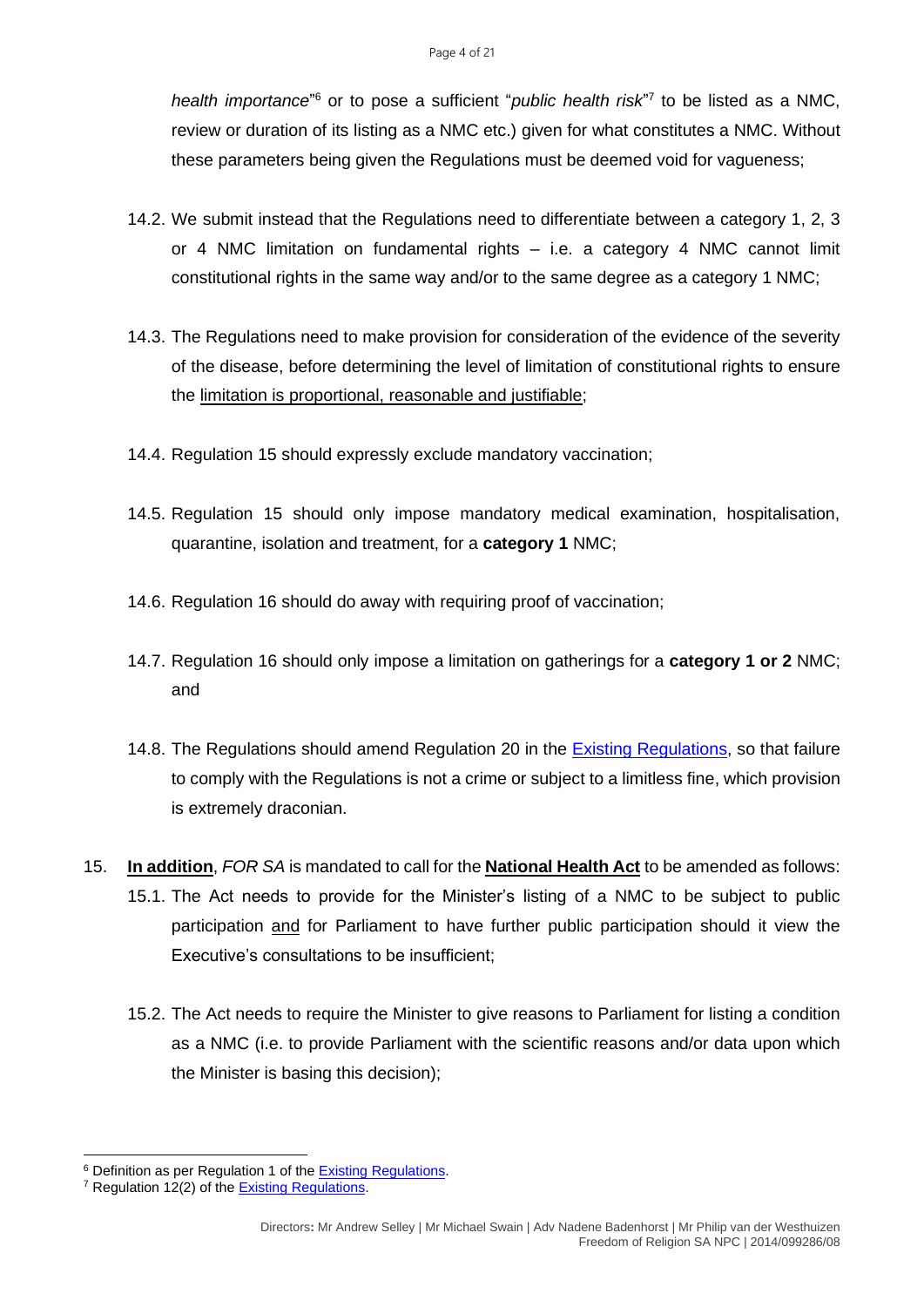- 15.3. The Act needs to require the Minister to review the listing of NMCs periodically and to give reasons to Parliament for continuing to list a condition as a NMC (i.e. to provide Parliament with the scientific reasons and/or data upon which the Minister is basing the decision);
- 15.4. The Act needs to make it compulsory for the Minister to consult with the public regarding any proposed changes to the Regulations;
- 15.5. The Act needs to make it compulsory for the Minister to provide Parliament with reasons for any proposed changes to the Regulations, as well as a record of any meetings regarding the drafting of the proposed changes to the Regulations;
- 15.6. The Act needs to define the criteria for the declaration of a pandemic or an epidemic;
- 15.7. The Act needs to define the process for the declaration of pandemic or an endemic; and
- 15.8. The Act must define key concepts such as "*pandemic"*; "*endemic"*; "*ministerial advice"*; "*public health importance"*; "*public place"*; "*treatment".*

# **SUBSTANTIVE SUBMISSIONS ON THE DRAFT HEALTH REGULATIONS:**

#### COMMENTS ON SPECIFIC REGULATIONS:

#### **Draft Regulation 15A:**

- 16. This regulation would impose mandatory medical examination, $8$  hospitalisation, $9$  admission to a quarantine site,<sup>10</sup> admission to an isolation site,<sup>11</sup> and treatment.<sup>12</sup>
- 17. The above may occur for merely having been exposed<sup>13</sup> to someone with a NMC, or for being simply "*suspected of having contracted*" <sup>14</sup> a NMC.
- 18. Treatment is undefined and could therefore include mandatory vaccination. Many religious people have sincere religious objections to getting certain vaccinations or other medical procedures. This provision is an extremely far-reaching limitation of various rights, specifically

<sup>8</sup> Draft Regulation 15A(1)(c)(i).

<sup>9</sup> Draft Regulation 15A(1)(c)(ii).

<sup>&</sup>lt;sup>10</sup> Draft Regulation  $15A(1)(c)(ii)$ .

<sup>&</sup>lt;sup>11</sup> Draft Regulation  $15A(1)(c)(ii)$ .

<sup>12</sup> Draft Regulation 15A(1)(c)(iii).

<sup>13</sup> Draft Regulation 15A(1)(c).

<sup>14</sup> Draft Regulation 15A(1)(b).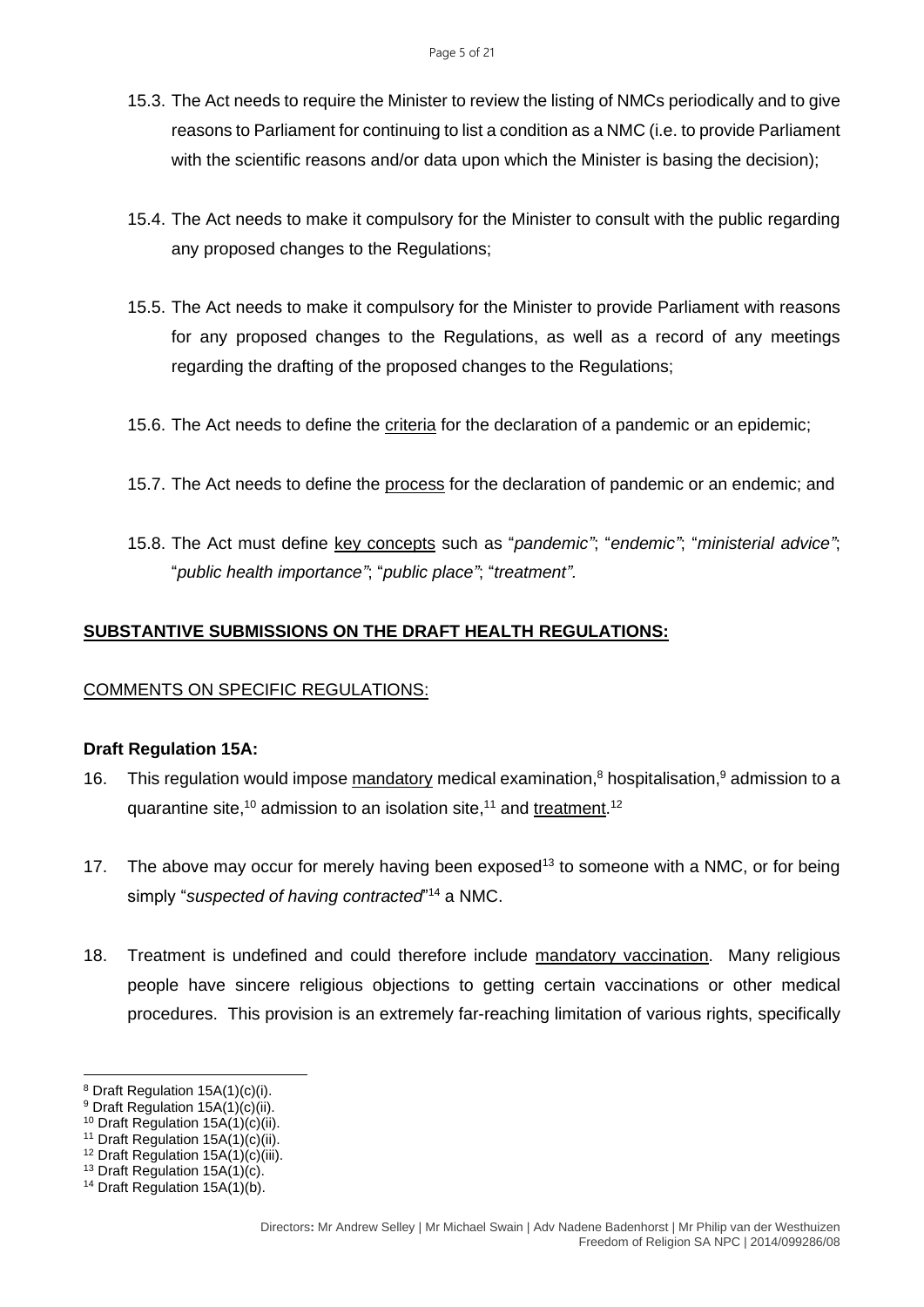the right to religious freedom (should the person have sincere religious objections to getting the treatment) and therefore their right to dignity. As set out later on in this submission, these sincere religious objections are protected by the right to religious freedom, even if the State should view these objections as being "*bizarre, illogical or irrational … or are incapable of scientific proof*".<sup>15</sup> It should also be pointed out that this broad provision also limits the right to bodily integrity because it allows the State to prescribe what the best medical treatment and administer such without the permission of the recipient.

- 19. To date, there is no "law of general application" which makes a vaccination mandatory. In fact, the National Health Act, which is the subsidiary legislation empowering the Minister to make these Regulations, specifically states that a person needs to give informed consent to health care services<sup>16</sup> and that they may not be treated against their will, unless failure to treat will result in a **serious risk to public health.** 17
- 20. It is submitted that making a vaccination mandatory by using the [Draft Health Regulations,](https://health.gov.za/wp-content/uploads/2022/03/Amended-Government-Gazette-on-the-Draft-Health-Regulations-published-for-public-comments-46045-15-March-2022.pdf) without the Executive (in this case the Minister) being required by either the National Health Act or the [Draft Health Regulations](https://health.gov.za/wp-content/uploads/2022/03/Amended-Government-Gazette-on-the-Draft-Health-Regulations-published-for-public-comments-46045-15-March-2022.pdf) themselves, to provide reasons for why a specific NMC is such a serious risk to public health that no other less restrictive means of addressing it are available and that it warrants contravening various entrenched rights - such as the rights to religious freedom,<sup>18</sup> bodily integrity,<sup>19</sup> and just administrative action<sup>20</sup>– means that it fails the limitation test set out in section 36.
- 21. Importantly, no court order is required for the above medical examination, hospitalisation, or treatment. 21

#### **Draft Regulations 15D and 15G:**

22. These Regulations would impose isolation on an asymptomatic person,<sup>22</sup> which asymptomatic person would not be able to self-isolate unless they meet the most stringent of requirements<sup>23</sup> that are completely disconnected from reality that most South African households live in –

<sup>15</sup> *[Prince v President, Cape Law Society, and Others](http://www.saflii.org/za/cases/ZACC/2002/1.html)* 2002 (2) SA 794 (CC) ("Prince 2") at para 42.

<sup>16</sup> Section 7.

<sup>17</sup> Section 7(1)(d).

<sup>18</sup> Section 15 of the Constitution of the Republic of South Africa, 1996.

<sup>&</sup>lt;sup>19</sup> Section 12(2) of the Constitution of the Republic of South Africa, 1996.

<sup>&</sup>lt;sup>20</sup> Section 33 of the Constitution of the Republic of South Africa, 1996.

<sup>&</sup>lt;sup>21</sup> The need for a court order for a person who has not tested positive for medical examination, hospitalisation, or treatment should be understood as specifically excluded, not merely omitted, by virtue of Draft Regulation 15B(2) expressly requiring a court order should a person refuse to isolate or quarantine, and Draft Regulation 17(3) requiring a court to issue a warrant should a person who has tested positive refuse medical examination, hospitalisation, isolation, quarantine and treatment. <sup>22</sup> Draft Regulation 15D.

<sup>&</sup>lt;sup>23</sup> Set out in Draft Regulation 15G.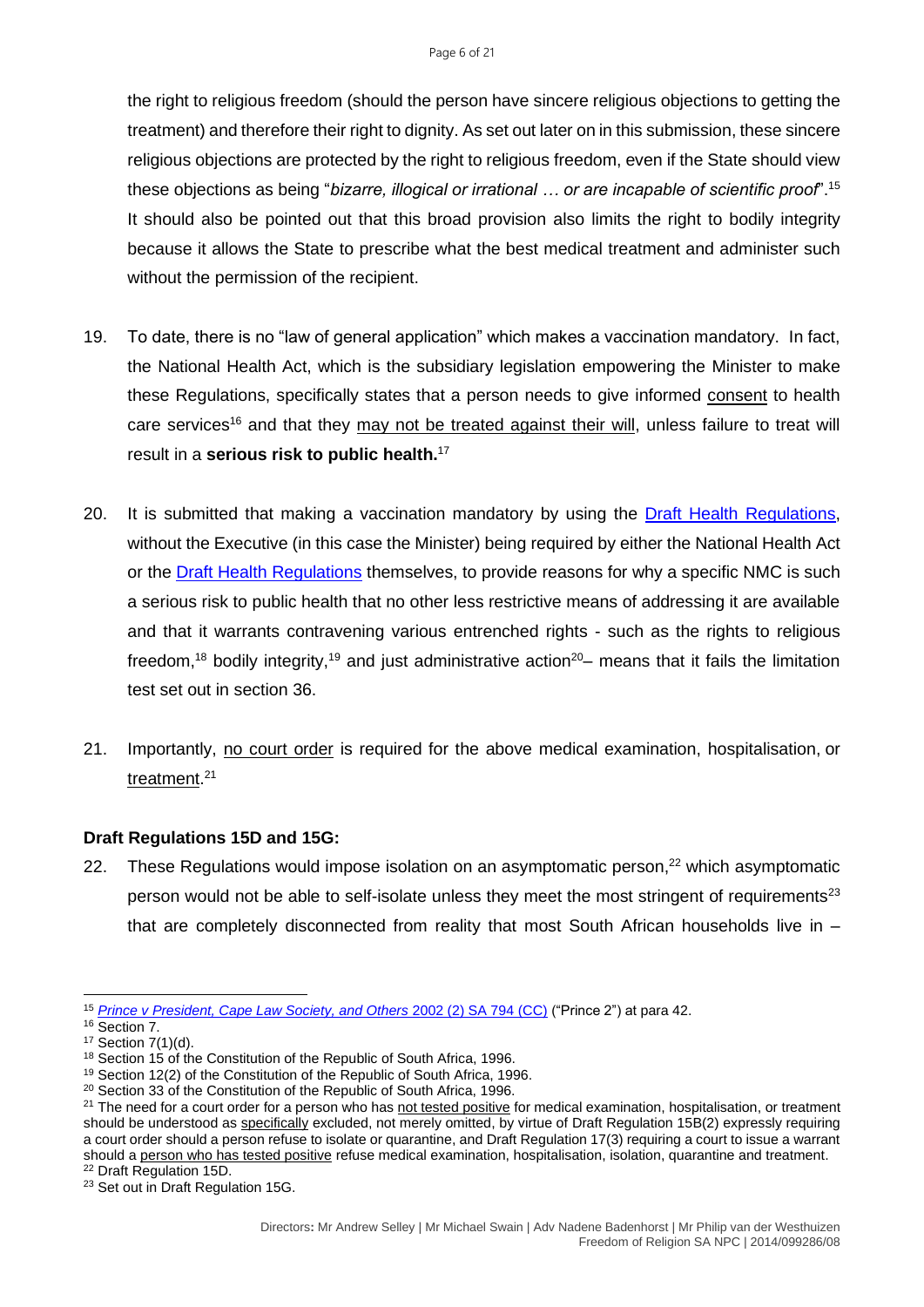including, but not limited to, separate well-ventilated bedrooms with ensuite bathrooms<sup>24</sup> and access to private doctors.<sup>25</sup>

- 23. This goes beyond the position under the Disaster Management Act's Regulations,<sup>26</sup> which expressly stated that "*Any person who is a confirmed laboratory positive COVID-19 case and is asymptomatic is not required to isolate*."<sup>27</sup>
- 24. This severely limits the exercise of the right to religious freedom as an asymptomatic person will not be able to attend any religious gathering, whether a church service or a small group meeting.

#### **Draft Regulation 16J:**

- 25. This regulation would require proof of vaccination as an entry requirement for a venue to use 50% of its capacity during the COVID pandemic,<sup>28</sup> with an upper limitation on the number of unvaccinated people that can attend a gathering of 1000 people indoor and 2000 people outdoor, irrespective of the size of the venue.<sup>29</sup> (No provision is made for a negative COVID test.)
- 26. Religious organisations with large venues will not be able to operate at 50% of venue capacity without requiring their congregants to show proof of vaccination. Individuals who are unable to produce such a vaccination certificate, will not be allowed to set foot in a church.
- 27. This violates the following rights of an individual believer, including, but not limited to, the individual's right to dignity, religious freedom (as stated above, many people have sincere religious objections to taking a vaccine), and freedom of association (as they will be unable to go to a church of their choice without being vaccinated).
- 28. Furthermore, this violates of the following rights of a religious institution, including, but not limited to:
	- 28.1. **Religious freedom**: To the extent that this right applies to juristic persons, <sup>30</sup> such as religious institutions, this proposed regulation would infringe on their religious freedom as

<sup>24</sup> Draft Regulation 15G(2)(a).

<sup>25</sup> Draft Regulation 15G(1)(d).

<sup>&</sup>lt;sup>26</sup> Disaster Management Act: Regulations: Adjusted alert level 1 during Coronavirus COVID-19 lockdown: Amendments gazetted on 1 February 2022, in [Government Gazette No. 45855.](https://www.gov.za/sites/default/files/gcis_document/202202/45855rg11389gon1715.pdf)

<sup>&</sup>lt;sup>27</sup> Regulation 7(1) of the Disaster Management Act: Regulations: Adjusted alert level 1 during Coronavirus COVID-19 lockdown: Amendments gazetted on 1 February 2022, in [Government Gazette No. 45855.](https://www.gov.za/sites/default/files/gcis_document/202202/45855rg11389gon1715.pdf)

<sup>28</sup> Draft Regulation 16J(4).

<sup>29</sup> Draft Regulation 16J(5).

<sup>&</sup>lt;sup>30</sup> Section 8(4) of the Constitution of the Republic of South Africa, 1996.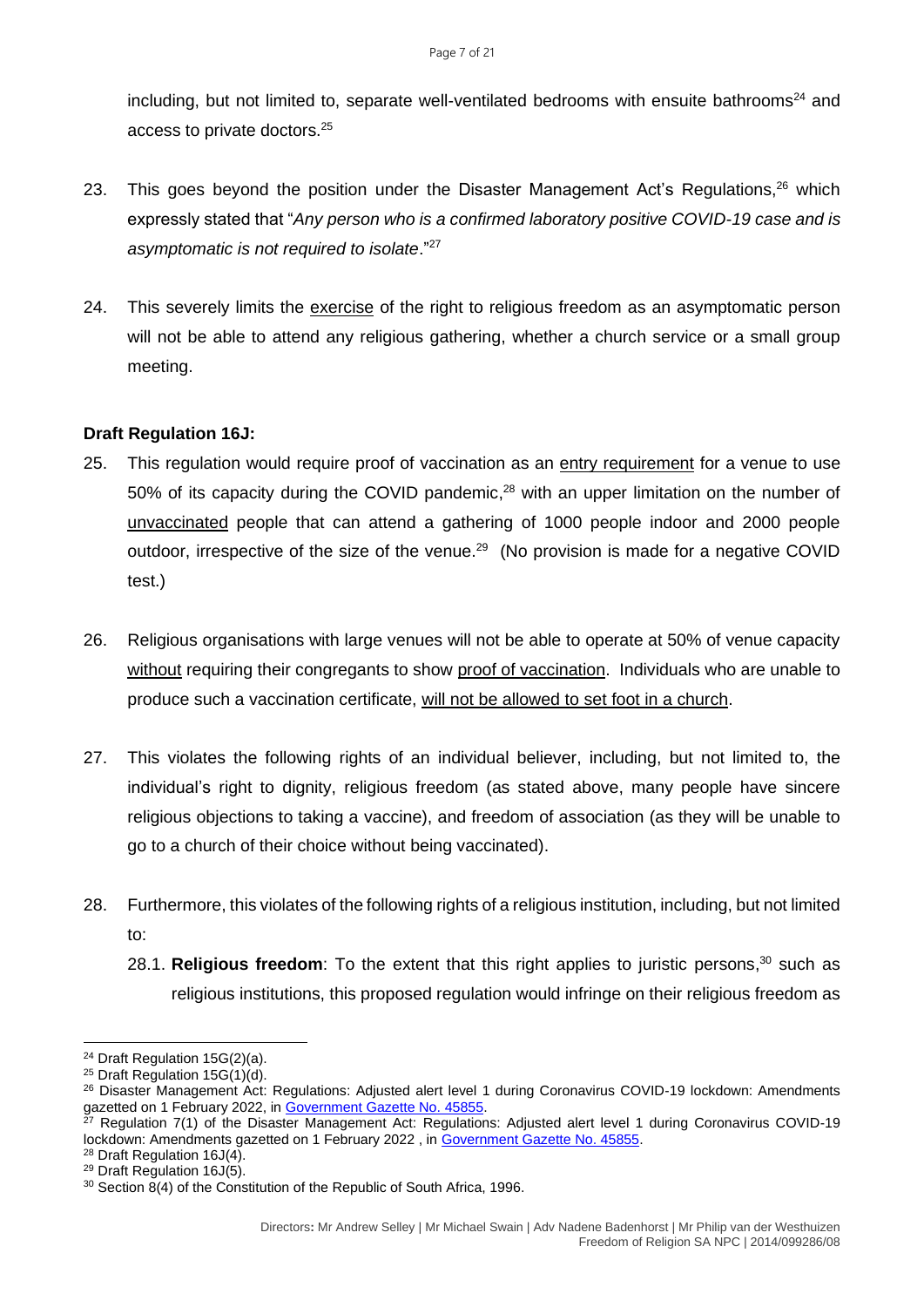well, because it will put them in the invidious position of having to decide whether to be true to their faith or else respectful of the law<sup>31</sup> by *either*:

- 28.1.1. requiring their congregants to get vaccinated (even if they hold religious objections to such vaccination) and thereby require their congregants to violate their sincerely, deeply held religious convictions and beliefs, *or*
- 28.1.2. hold "illegal" religious gatherings.
- 28.2. **Freedom of association**: As set out below, <sup>32</sup> freedom of association encompasses religious institution's right to autonomy and for the State to not become entangled in *inter alia* doctrinal matters. Many religious institutions hold doctrinal beliefs about the centrality of communal worship (i.e. attendance at religious gatherings) and some have sincere doctrinal positions against medical treatment, including being vaccinated. For the State to dictate to these religious institutions that they need to require their congregants to be vaccinated before allowing them to attend church, is for the State to become intimately involved in a doctrinal issue **and something which should be within the sole autonomy of the religious institution to decide.**

#### **Draft Regulation 16M:**

- 29. This regulation would empower Cabinet Ministers to share advice amongst themselves to contain a NMC, including advice regarding *inter alia* religious practices.<sup>33</sup>
- 30. No further description or explanation is given, but it is submitted that this proposed regulation is to be understood as empowering various Cabinet Ministers to either advise the Health Minister regarding the issue of Directions or to themselves issue Directions, similar to those they issued during the National State of Disaster.
- 31. It is, therefore, reasonable to assume that religious practices may be regulated by such Ministerial "advice" – which would limit the rights to religious freedom and of religious communities to practise their religion together. (Thereby also affect various other rights, such as the rights to dignity and freedom of association).

<sup>31</sup> *[Christian Education SA v Minister of Education](http://www.saflii.org/za/cases/ZACC/2000/11.html)* 2000 (4) SA 757 (CC) at para 35 where our Constitutional Court said that the "*State should, wherever reasonably possible, seek to avoid putting believers to extremely painful and intensely burdensome choices of either being true to their faith or else respectful of the law*"

<sup>32</sup> See paras 74 through 79.

<sup>&</sup>lt;sup>33</sup> Draft Regulation 16M(f).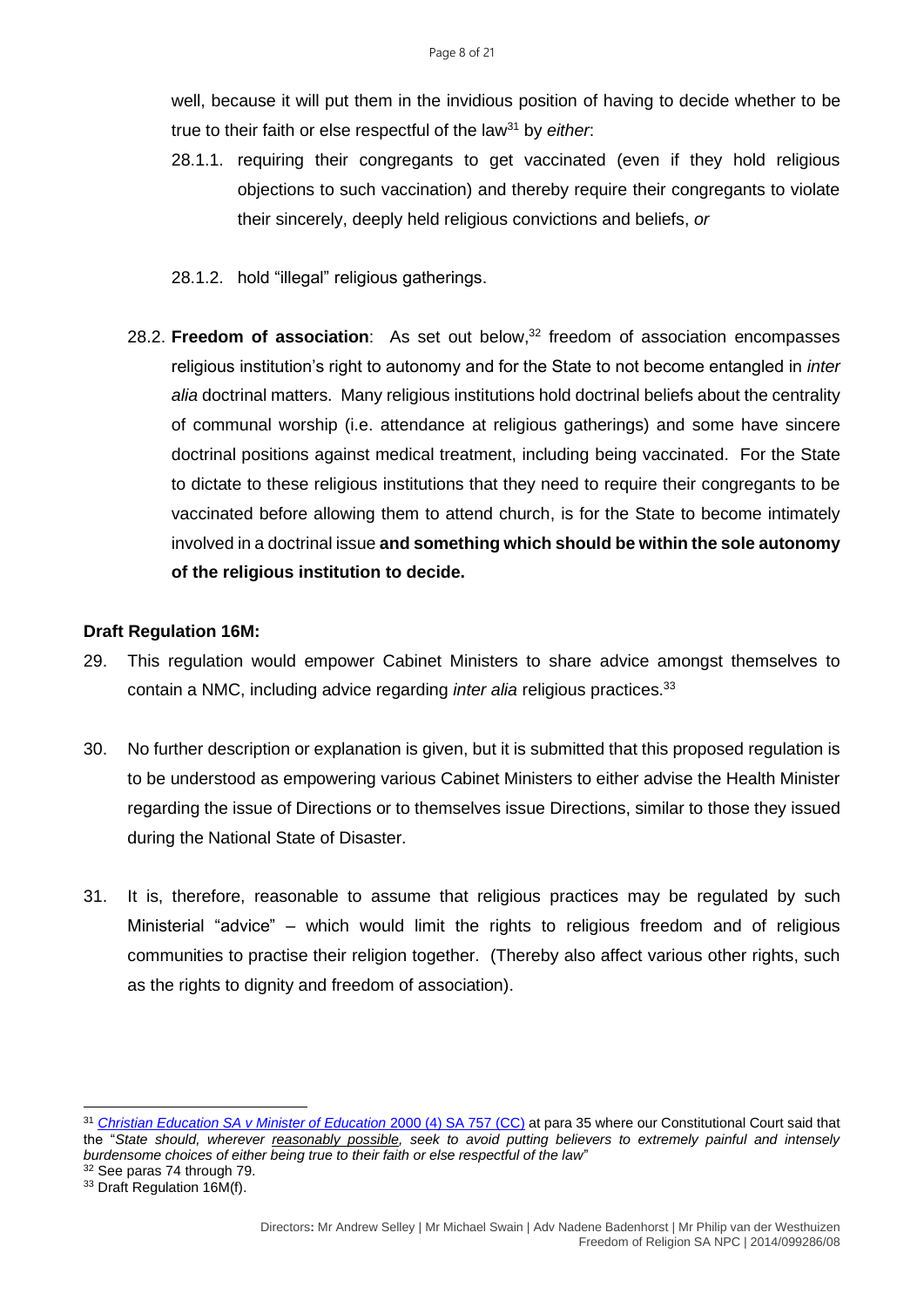32. It is impossible to determine the purpose of this provision because of the manner in which it is drafted. However, it would be an unprecedented erosion of freedom for any Minister to prescribe to the religious communities regarding how they should worship.

#### ADDITIONAL CONCERNS:

- 33. The above limitations on the aforementioned rights seem to be in place indefinitely as long as a disease is listed as a NMC.
- 34. The Minister has the sole discretion to list something as a NMC in "*Annexure A, Tables 1, 2 or 3*", of the [Draft Health Regulations.](https://health.gov.za/wp-content/uploads/2022/03/Amended-Government-Gazette-on-the-Draft-Health-Regulations-published-for-public-comments-46045-15-March-2022.pdf) Neither the [Draft Health Regulations,](https://health.gov.za/wp-content/uploads/2022/03/Amended-Government-Gazette-on-the-Draft-Health-Regulations-published-for-public-comments-46045-15-March-2022.pdf) nor the National Health Act, require that the Minister: **consult** with the public and/or Parliament, or give reasons for listing a disease as a NMC.
- 35. Neither the [Draft Health Regulations,](https://health.gov.za/wp-content/uploads/2022/03/Amended-Government-Gazette-on-the-Draft-Health-Regulations-published-for-public-comments-46045-15-March-2022.pdf) nor the National Health Act differentiate between a category 1, 2, 3 or 4 NMC, and simply consider the "*risk of transmission*" as opposed to the severity of the disease, for purposes of the limitations on rights.
- 36. Neither the [Draft Health Regulations,](https://health.gov.za/wp-content/uploads/2022/03/Amended-Government-Gazette-on-the-Draft-Health-Regulations-published-for-public-comments-46045-15-March-2022.pdf) nor the National Health Act, define the criteria and process for a disease to be declared a pandemic or an endemic.
- 37. Neither the [Draft Health Regulations,](https://health.gov.za/wp-content/uploads/2022/03/Amended-Government-Gazette-on-the-Draft-Health-Regulations-published-for-public-comments-46045-15-March-2022.pdf) nor the National Health Act, define key concepts (repeatedly used in the [Draft Health Regulations\)](https://health.gov.za/wp-content/uploads/2022/03/Amended-Government-Gazette-on-the-Draft-Health-Regulations-published-for-public-comments-46045-15-March-2022.pdf), including, but not limited to:
	- 37.1. "*pandemic"*;
	- 37.2. "*endemic"*;
	- 37.3. "*ministerial advice"*;
	- 37.4. "*public health importance"*;
	- 37.5. "*public place"*;
	- 37.6. "*treatment"* etc.
- 38. The [Draft Health Regulations](https://health.gov.za/wp-content/uploads/2022/03/Amended-Government-Gazette-on-the-Draft-Health-Regulations-published-for-public-comments-46045-15-March-2022.pdf) do not exist in isolation. They are the proposed changes to the [Existing Regulations.](https://covidlawlab.org/wp-content/uploads/2021/02/South-Africa_2017.12.15_Regulation_Regulations-Relating-to-the-Surveillance-and-the-Control-of-Notifiable-Medical-Conditions_EN.pdf) Importantly, the [Draft Health Regulations](https://health.gov.za/wp-content/uploads/2022/03/Amended-Government-Gazette-on-the-Draft-Health-Regulations-published-for-public-comments-46045-15-March-2022.pdf) do not propose any change to Regulation 20 of the [Existing Regulations.](https://covidlawlab.org/wp-content/uploads/2021/02/South-Africa_2017.12.15_Regulation_Regulations-Relating-to-the-Surveillance-and-the-Control-of-Notifiable-Medical-Conditions_EN.pdf) Regulation 20 makes it a criminal offence to fail to comply with its provisions, and institutes a sanction of an unspecified fine and/or 10 years' imprisonment. Should the **Draft Health Regulations** be promulgated, failure to abide by them, will, therefore, be a crime with a possible sentence of a decade in jail.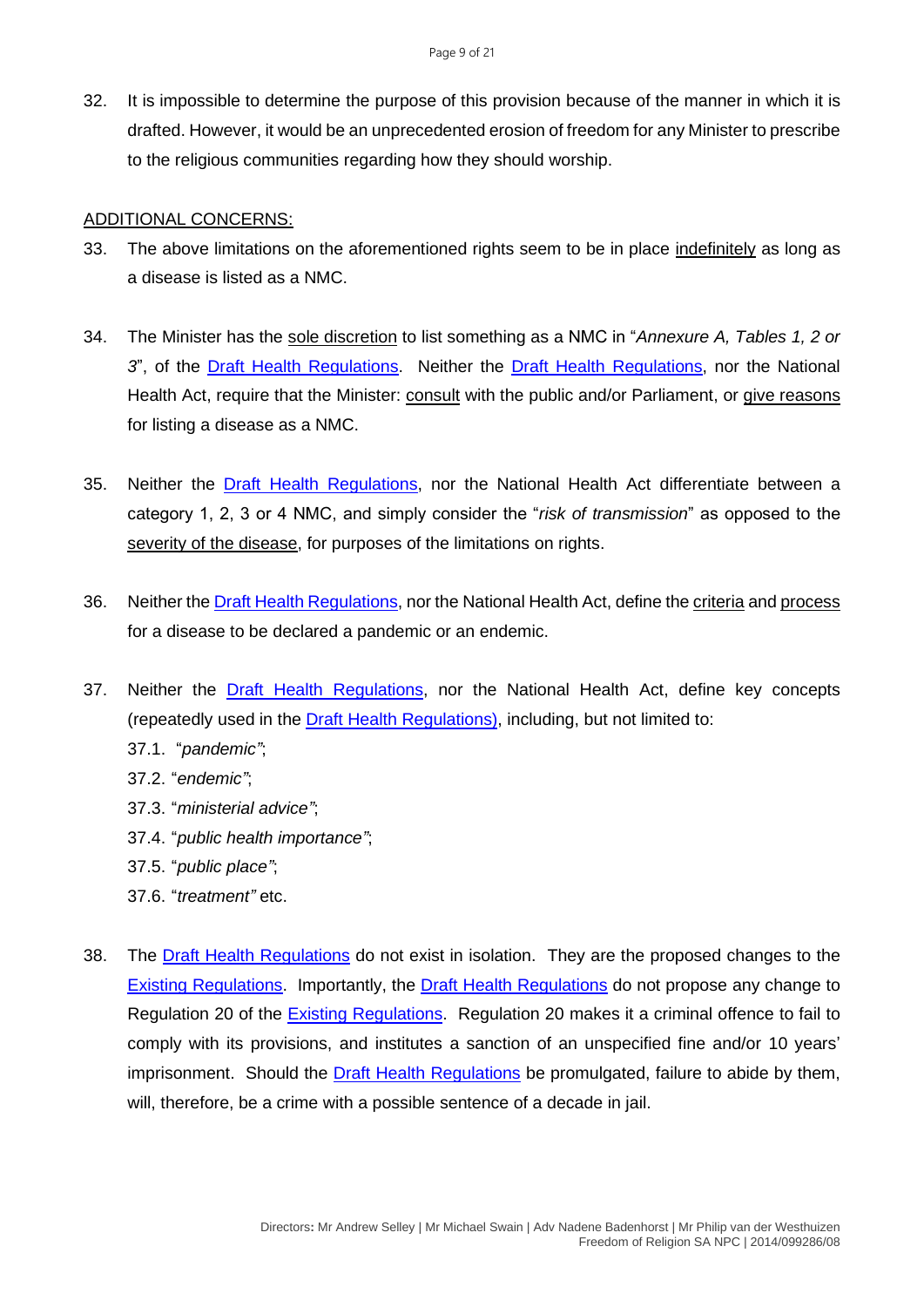39. The above show how th[e Draft Health Regulations](https://health.gov.za/wp-content/uploads/2022/03/Amended-Government-Gazette-on-the-Draft-Health-Regulations-published-for-public-comments-46045-15-March-2022.pdf) limit the entrenched rights to dignity, religious freedom, freedom of association, and the right of religious communities to practise their religion together (without State interference).

# SECTION 36 TEST - JUSTIFIABILITY OF INFRINGEMENTS:

40. The [Draft Health Regulations,](https://health.gov.za/wp-content/uploads/2022/03/Amended-Government-Gazette-on-the-Draft-Health-Regulations-published-for-public-comments-46045-15-March-2022.pdf) which qualify as a law of general application,<sup>34</sup> limit various rights entrenched in the Bill of Rights and, therefore, have to meet the requirements of section 36 of the Constitution.

# **Section 36 Analysis:**

- 41. The nature of the rights:
	- 41.1. The implicated rights of religious freedom (and therefore, because of its close link with religious freedom, the right to dignity), freedom of association are rights foundational to our democracy.<sup>35</sup>
	- 41.2. Indeed, dignity and freedom are also values foundational to our democracy.<sup>36</sup>
	- 41.3. The nature of the rights involved therefore, is that the rights are of utmost importance and go to the very core of our democratic society.

# 42. The importance of the purpose of the limitation:

- 42.1. The purpose of the **Draft Health Regulations**, as per these statements by President Ramaphosa on [22 March 2022](https://www.gov.za/speeches/president-cyril-ramaphosa-countrys-response-coronavirus-covid-19-pandemic-22-mar-2022-0000) and [4 April 2022](https://www.gov.za/speeches/president-cyril-ramaphosa-south-africas-response-coronavirus-covid-19-pandemic-4-apr-2022) respectively, is to manage COVID-19 now that South Africa is no longer in a National State of Disaster.
- 42.2. It is worth pointing out that we will no longer be in a state of disaster, precisely because COVID-19 is no longer seen as requiring such extraordinary measures. As stated by the President in his speech to the nation on 4 April 2022 the context we find ourselves in now is one where although "t*he virus continues to circulate, it is not causing the same levels of severe illness that requires hospitalisation or the same number of deaths…these conditions no longer require that we remain in a National State of Disaster*", and "*in the context of a free and open democratic society, the additional powers that a state of*

<sup>34</sup> See paras 80 and 81 of this submission.

<sup>&</sup>lt;sup>35</sup> See for example Prince 1 at para 25 where the Constitutional Court talks specifically about religious freedom being right that is the hallmark of a democratic society and a right that is of fundamental importance. See also *[De Lange v The Presiding](http://www.saflii.org/cgi-bin/disp.pl?file=za/cases/ZASCA/2014/151.html&query=De%20Lange%20v%20The%20Presiding%20Bishop%20of%20the%20Methodist%20Church%20of%20Southern%20Africa)  [Bishop of the Methodist Church of Southern Africa](http://www.saflii.org/cgi-bin/disp.pl?file=za/cases/ZASCA/2014/151.html&query=De%20Lange%20v%20The%20Presiding%20Bishop%20of%20the%20Methodist%20Church%20of%20Southern%20Africa)* 2015 (1) SA 106 (SCA) at para 31. <sup>36</sup> Section 1(a) of the Constitution of the Republic of South Africa, 1996.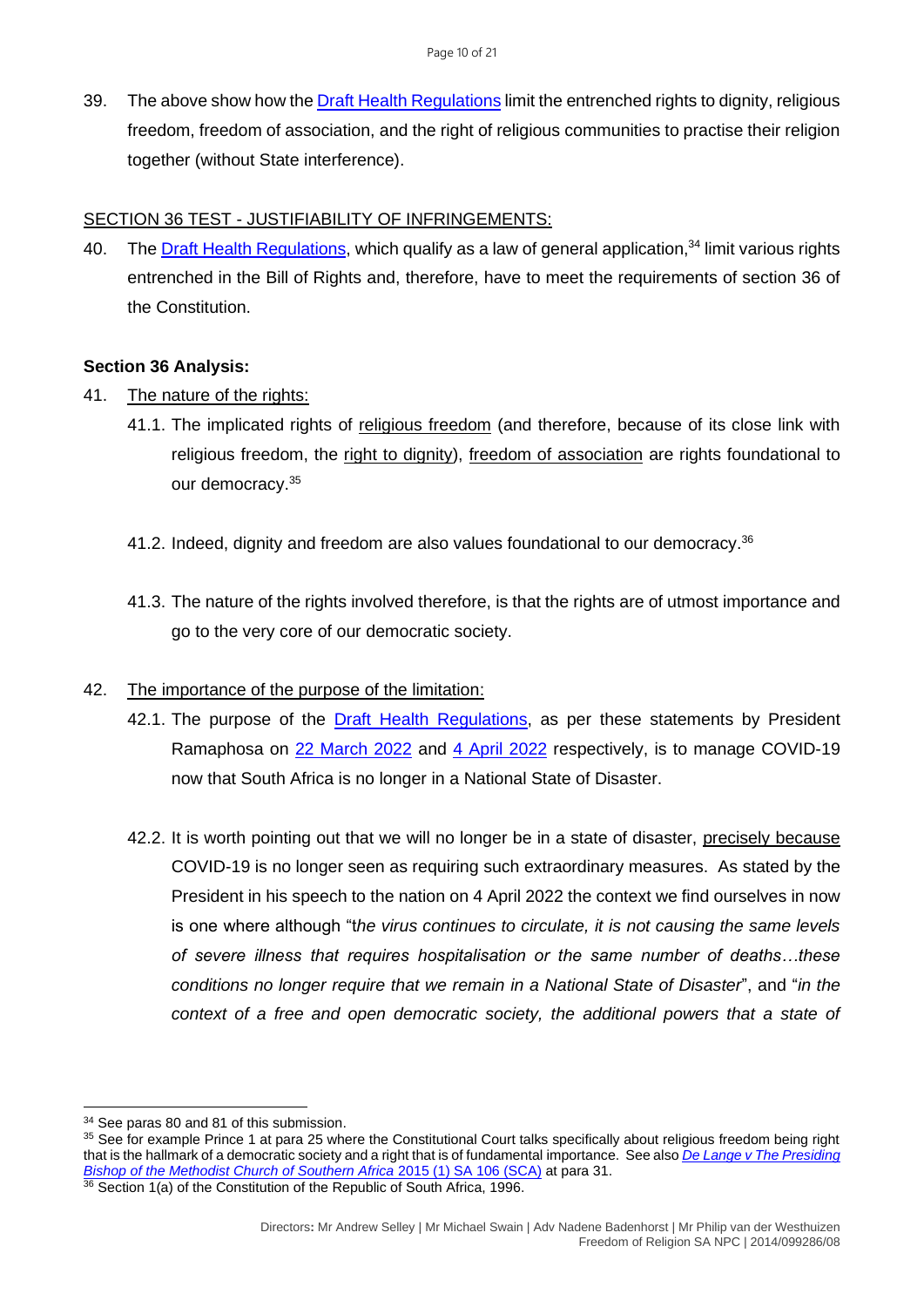*disaster provides are temporary and limited. They should be maintained only as long as they are absolutely necessary*".

- 42.3. The above is amplified by the fact that Deputy Minister Dr Mmaphaka Tau, in his capacity as the Head of Disaster Management Centre, [specifically revoked the classification of the](https://www.gov.za/sites/default/files/gcis_document/202204/46199rg11419gon1992.pdf)  [COVID-19 pandemic as a national disaster](https://www.gov.za/sites/default/files/gcis_document/202204/46199rg11419gon1992.pdf) and rather called upon all sectors of society to work together to reduce the impact of the COVID-19 disease.
- 42.4. Internationally other countries are all foregoing similar infringements on citizens' rights.
- 42.5. Scientific authorities say South Africa has reached the [convalescent](https://businesstech.co.za/news/trending/564062/south-africa-has-reached-the-recovery-stage-of-the-covid-pandemic-expert/) (i.e. recovery) phase from COVID-19, where we have arrived at the tail-end of the epidemic looking at the number of deaths that will transpire from COVID-19 during 2022, relative to the number of deaths that will transpire from other preventable causes of death.
- 42.6. In this South African study,  $37$  it was found that antibodies are present in: 42.6.1. 56% of those under 12 years of age (who were all unvaccinated); 42.6.2. 80% of those over 50 (including 70% if unvaccinated and 93% if vaccinated); and 42.6.3. 85% of those living in high-density inner-city areas.
- 42.7. Scientific experts, such as Prof Shabir Madhi<sup>38</sup>, [have also said that](https://businesstech.co.za/news/government/565286/lockdown-is-obsolete-and-doing-more-harm-than-good-expert/) vaccination status and/or goals are now irrelevant: "*Government's target of 70% of the population being vaccinated is now irrelevant, as between 80% and 85% of the population have boosted immunity against the virus, either from previous infection, the vaccine, or a combination of both*."
- 42.8. The importance of the [Draft Health Regulations'](https://health.gov.za/wp-content/uploads/2022/03/Amended-Government-Gazette-on-the-Draft-Health-Regulations-published-for-public-comments-46045-15-March-2022.pdf) purpose (managing COVID-19) is, therefore, not critical enough to justify a state of disaster (whether national, provincial or local), or a State of Emergency.<sup>39</sup>

# 43. The nature and extent of the limitation:

43.1. As shown in paragraphs 16 through 39 above, the [Draft Health Regulations](https://health.gov.za/wp-content/uploads/2022/03/Amended-Government-Gazette-on-the-Draft-Health-Regulations-published-for-public-comments-46045-15-March-2022.pdf) limit the entrenched rights to dignity, religious freedom, freedom of association, and the right of religious communities to practise their religion together in a fundamental way.

<sup>37</sup> See for example, "*[Population Immunity and Covid-19 Severity with Omicron Variant in South Africa](https://www.nejm.org/doi/full/10.1056/NEJMoa2119658)*" by Prof Madhi *et al*, The New England Journal of Medicine, 23 February 2022.

<sup>38</sup> Professor of vaccinology at the University of the Witwatersrand.

<sup>&</sup>lt;sup>39</sup> Regulated by section 37 of the Constitution of the Republic of South Africa, 1996.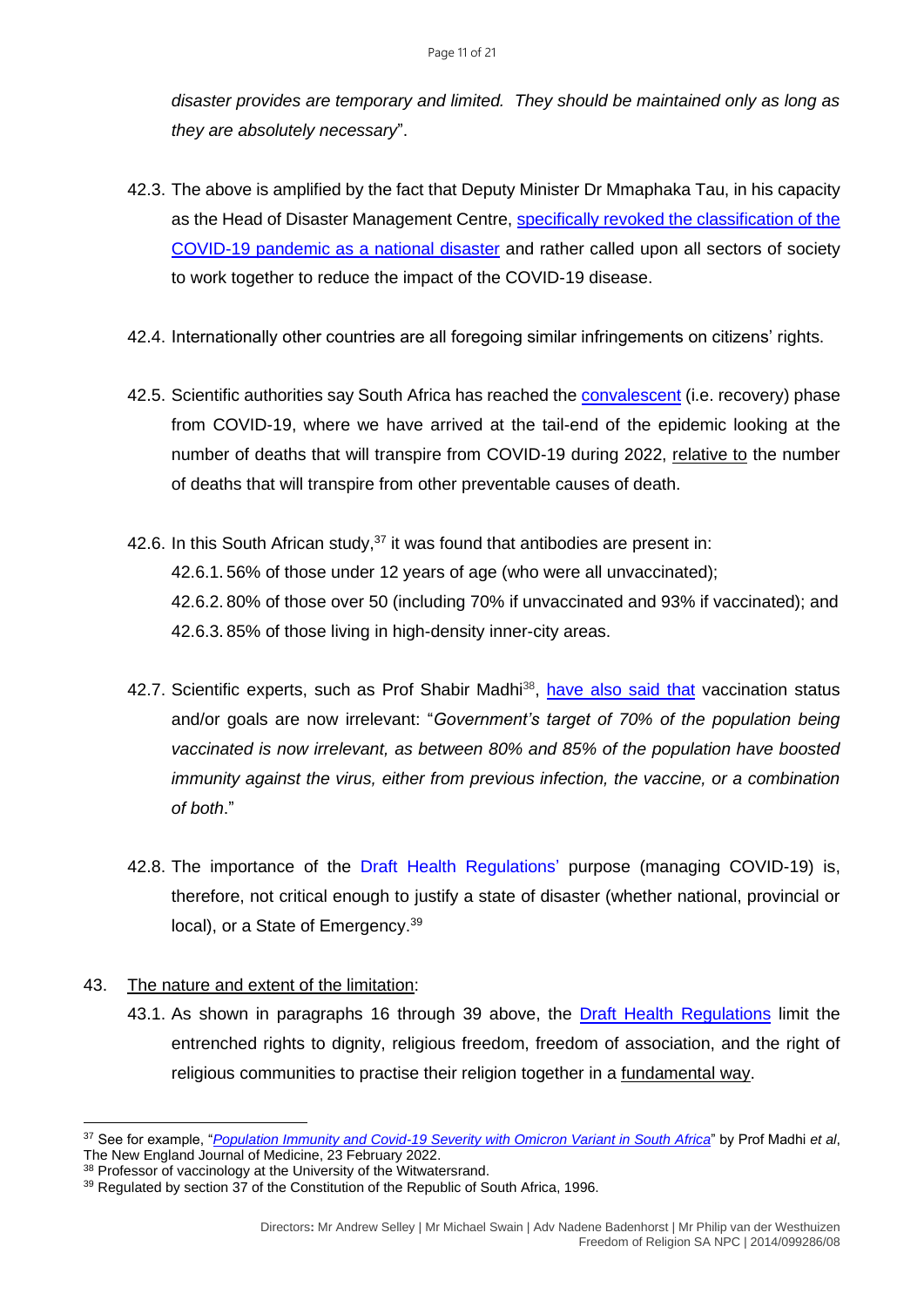- 44. The relation between the limitation and its purpose:
	- 44.1. Limiting these rights in such a fundamental way to manage COVID-19, is extreme and *ipso facto* unreasonable given the current context of the disease.

#### 45. Less restrictive means to achieve the purpose:

45.1. Given that we are no longer in a situation that requires a state of disaster or emergency to be declared, it is submitted that Government should allow individuals to take responsibility for protecting their health and the health of others.

# **Section 36 Conclusion:**

- 46. The rights in the Bill of Rights may be limited only in terms of law of general application to the extent that the limitation is **reasonable and justifiable** in an open and democratic society based on human dignity, equality and **freedom**.
- 47. In light of the above cursory analysis of the factors, specifically the nature of the rights involved and the importance of the purpose of the limitation, it is submitted that the [Draft Health](https://health.gov.za/wp-content/uploads/2022/03/Amended-Government-Gazette-on-the-Draft-Health-Regulations-published-for-public-comments-46045-15-March-2022.pdf)  [Regulations'](https://health.gov.za/wp-content/uploads/2022/03/Amended-Government-Gazette-on-the-Draft-Health-Regulations-published-for-public-comments-46045-15-March-2022.pdf) proposed limitations on the various fundamental rights of both religious people and organisations, are **unjustifiable and unreasonable**, and therefore, **unconstitutional**.

# **LEGAL FRAMEWORK:**

# A: INTERNATIONAL LEGAL FRAMEWORK:

- 48. In terms of section 39(1)(b) of the South African Constitution, a court *"must consider international law"* when interpreting the Bill of Rights.
- 49. In addition, section 232 of the Constitution states that **customary international law is law** in the Republic unless it is inconsistent with the Constitution or an Act of Parliament.
- 50. Finally, section 233 of the Constitution requires that every court, when interpreting any legislation, "*must prefer*" any reasonable interpretation that is consistent with international law.
- 51. It would thus be prudent for the Department to be take cognisance of the position on the affected fundamental rights, specifically the right to religious freedom, in international law instruments that are binding on and/or have been agreed to by South Africa. A cursory overview is provided below: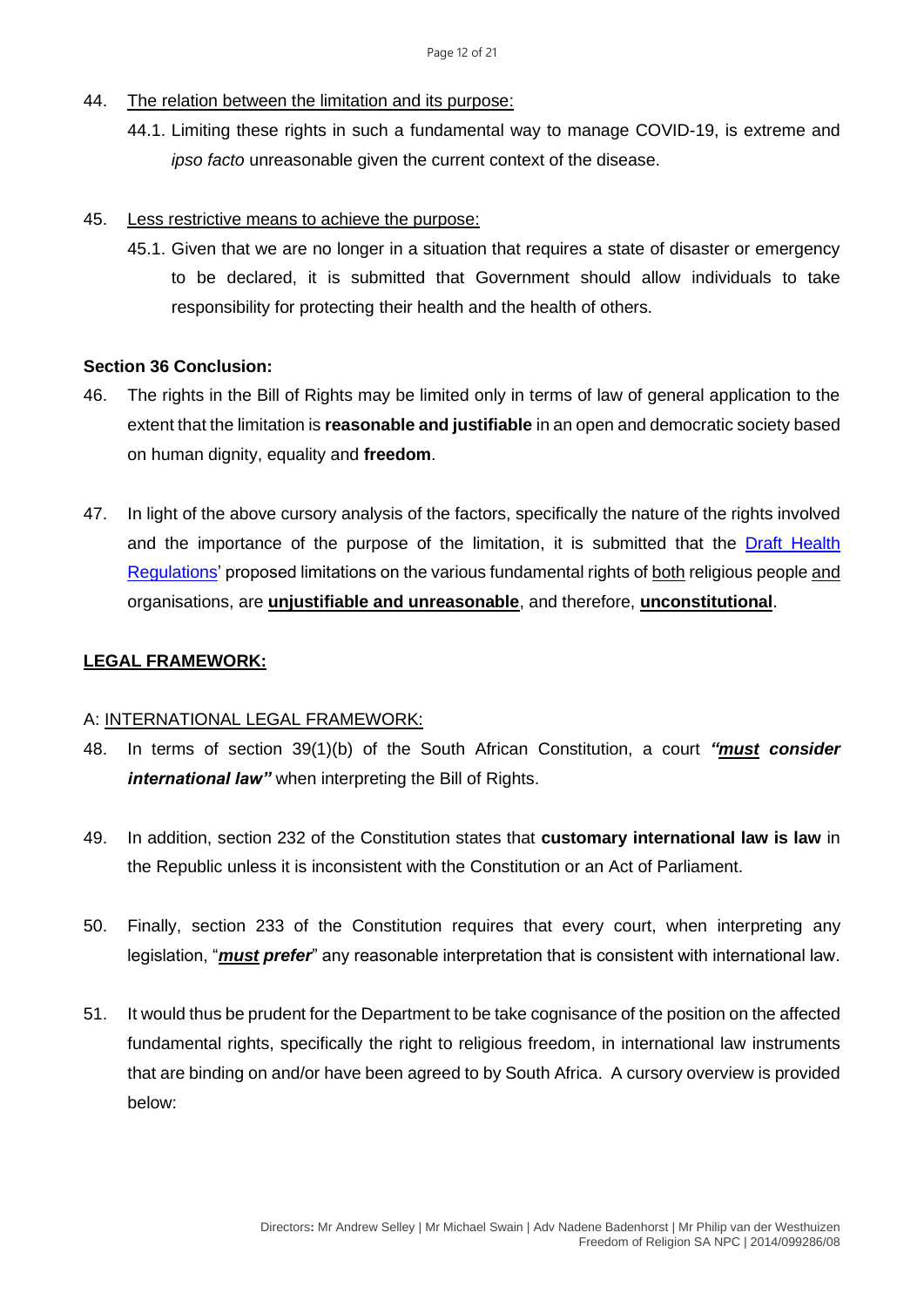- 52. South Africa has signed, *inter alia,* the following international and regional treaties and declarations protecting the fundamental right to religious freedom:
	- 52.1. The Universal Declaration of Human Rights (UDHR);<sup>40</sup>
	- 52.2. The International Covenant on Civil and Political Rights (ICCPR);<sup>41</sup>
	- 52.3. The African Charter on Human and People's Rights (Banjul Charter);<sup>42</sup>
	- 52.4. Declaration on the Elimination of All Forms of Intolerance and of Discrimination Based on Religion or Belief;<sup>43</sup>
	- 52.5. The International Convention on the Elimination of All Forms of Racial Discrimination ("ICERD"); <sup>44</sup> and
	- 52.6. Declaration adopted at the United Nations World Conference against Racism, Racial Discrimination, Xenophobia and Related Intolerance held in Durban. 45
- 53. All of these treaties and declarations are explicit in their protection of *inter alia* the fundamental right to religious freedom – which includes as an integral part the right to manifest one's religious convictions and beliefs in public through observance and practice.

Article 22 provides that everyone has the right to freedom of association.

Article 10 states that every individual shall have the right to free association provided that he abides by the law.

<sup>44</sup> [Ratified](http://hrlibrary.umn.edu/research/ratification-southafrica.html) by South Africa on 10 Dec 1998.

<sup>40</sup> Although not ratified by South Africa, this can be argued to be binding on the Republic as customary international law (in accordance with s232 of the Constitution), because it is the foundation of international human rights law.

Article 18 states that everyone has the right to freedom of thought, conscience and religion; this right includes freedom to change his religion or belief, and freedom, either alone or in community with others and in public or private, to manifest his religion or belief in teaching, practice, worship and observance.

Article 20 states that everyone has the right to freedom of association.

<sup>&</sup>lt;sup>41</sup> [Ratified](http://hrlibrary.umn.edu/research/ratification-southafrica.html) by South Africa on 10 Dec 1998.

Article 18 of the ICCPR provides that everyone has the right to religious freedom and that this includes the freedom to meet in community with others to manifest such belief in worship, observance, practice and teaching. Freedom to manifest one's religion or beliefs may be subject only to such limitations as are prescribed by law and are necessary to protect public safety, order, health, or morals or the fundamental rights and freedoms of others.

<sup>&</sup>lt;sup>42</sup> [Ratified](http://hrlibrary.umn.edu/research/ratification-southafrica.html) by South Africa on 9 Jun 1996.

Article 8 guarantees that freedom of conscience, the profession and free practice of religion shall be guaranteed. No one may, subject to law and order, be submitted to measures restricting the exercise of these freedoms.

<sup>43</sup>See *[Christian Education South Africa v Minister of Education](http://www.saflii.org/za/cases/ZACC/2000/11.html)* 2000 (4) SA 757 at para 40, where the Constitutional Court considers the Declaration and seems to indicate it considers it binding on South Africa.

Article 1 states that everyone shall have the right to freedom of thought, conscience and religion, and that this right shall include the freedom to have a religion or whatever belief of his choice, and freedom, either individually or in community with others and in public or private, to manifest his religion or belief in worship, observance, practice and teaching. No one shall be subject to coercion which would impair his freedom to have a religion or belief of his choice. Freedom to manifest one's religion or belief may be subject only to such limitations as are necessary to protect public safety, order, health or morals or the fundamental rights and freedoms of others.

Article 6 expands on exactly what is meant by religious freedom in article 1, expressly stating that it includes the freedom to worship or assemble in connection with that religion or belief.

Article 5 requires the State to guarantee the right of everyone, without distinction as to race, colour, or national or ethnic origin, to equality before the law, notably in the enjoyment of inter alia the right to freedom of thought, conscience and religion and the right to freedom of association.

<sup>45</sup> Article 8 recognises that religion, spirituality and belief play a central role in the lives of millions of women and men, and in the way they live and treat other persons. Religion, spirituality and belief may and can contribute to the promotion of the inherent dignity and worth of the human person and to the eradication of racism, racial discrimination, xenophobia and related intolerance.

Article 47 urges states to guarantee the rights of persons belonging to national or ethnic, religious and linguistic minorities, individually or in community with other members of their group, to enjoy their own culture, to profess and practise their own religion, and to use their own language, in private and in public, freely and without interference, and to participate effectively in the cultural, social, economic and political life of the country in which they live, in order to protect them from any form of racism, racial discrimination, xenophobia and related intolerance that they are or may be subjected to.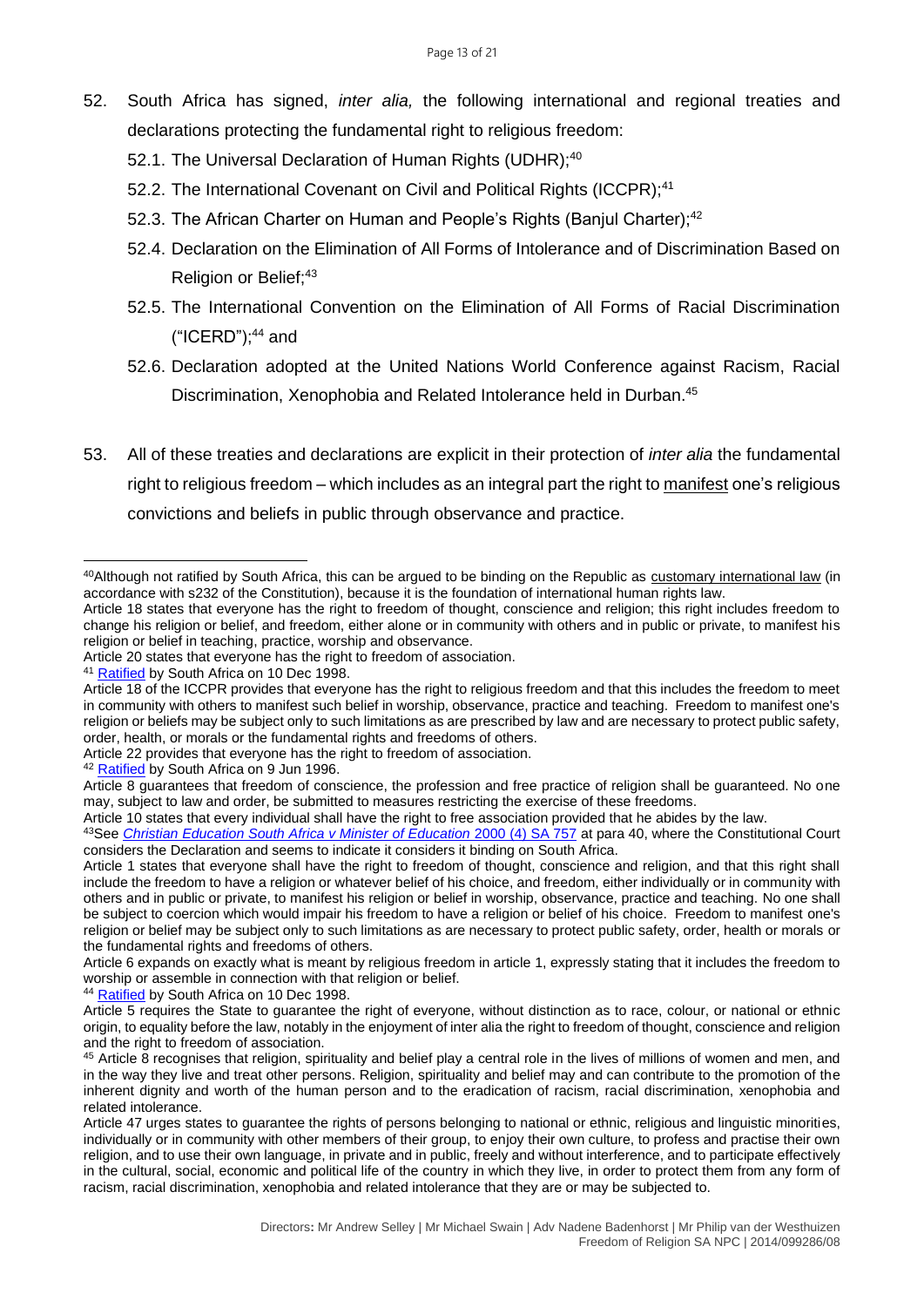# B: SOUTH AFRICAN LEGAL FRAMEWORK:

#### Constitution:

#### 54. **Duties of the State**:

- 54.1. In terms of section 8(1) of the [Constitution,](https://justice.gov.za/legislation/constitution/SAConstitution-web-eng.pdf) the Bill of Rights applies to all law, and binds the State, including Parliament.
- 54.2. Section 7(2) requires the State to respect, protect, promote and fulfil (all) the rights in the Bill of Rights.

# 55. **Limiting a right**:

- 55.1. Section 7(3) of the Constitution states that a right contained in the Bill of Rights can be limited by section 36, or "*elsewhere in the Bill*". 46
- 55.2. Section 36(2) of the Constitution expressly reiterates the above, stating that except as provided for in section 36(1), no law may limit any right entrenched in the Bill of Rights.
- 56. **Interpreting a law**: Importantly, in the current situation of drafting Regulations, section 39(2) of the South African Constitution requires that any law - which as set out in paragraphs 45 and 46 below includes Regulations - must be interpreted in a way that promotes *"the spirit, purport and objects of the Bill of Rights*".
- 57. **Hierarchy of rights**: The Constitution also knows no hierarchy of rights.<sup>47</sup> Again, the State has a duty to protect and promote all the rights in the Bill of Rights, without preferring one over another.

# **Dignity:**

58. Dignity is a foundational value of our Republic,<sup>48</sup> and also a right that is expressly protected in section 10 of the Constitution, including every person's right to have their dignity respected and protected. This right can only be limited in accordance with section 36 of the Constitution. (To the extent that the [Draft Health Regulations](https://health.gov.za/wp-content/uploads/2022/03/Amended-Government-Gazette-on-the-Draft-Health-Regulations-published-for-public-comments-46045-15-March-2022.pdf) will therefore potentially limit the right guaranteed in section 10, it needs to pass the section 36 limitations test.)

<sup>46</sup> I.e. by an internal limitation clause, such as for example, in the case of section 16(2), for example.

<sup>47</sup> See, for example, *[Independent Newspapers \(Pty\) Ltd v Minister for Intelligence Services: In Re Masetlha v President of](http://www.saflii.org/za/cases/ZACC/2008/6.html)  [the Republic of South Africa and Another](http://www.saflii.org/za/cases/ZACC/2008/6.html)* 2008 (5) SA 31 (CC) at para 84; *[The Citizen 1978 \(Pty\) Ltd and Others v Mcbride](http://www.saflii.org/za/cases/ZACC/2011/11.html)  [\(Johnstone and Others, Amici Curiae\)](http://www.saflii.org/za/cases/ZACC/2011/11.html)* 2011 (4) SA 191 (CC) at para 148. <sup>48</sup> Section 1(a) of the Constitution of the Republic of South Africa, 1996.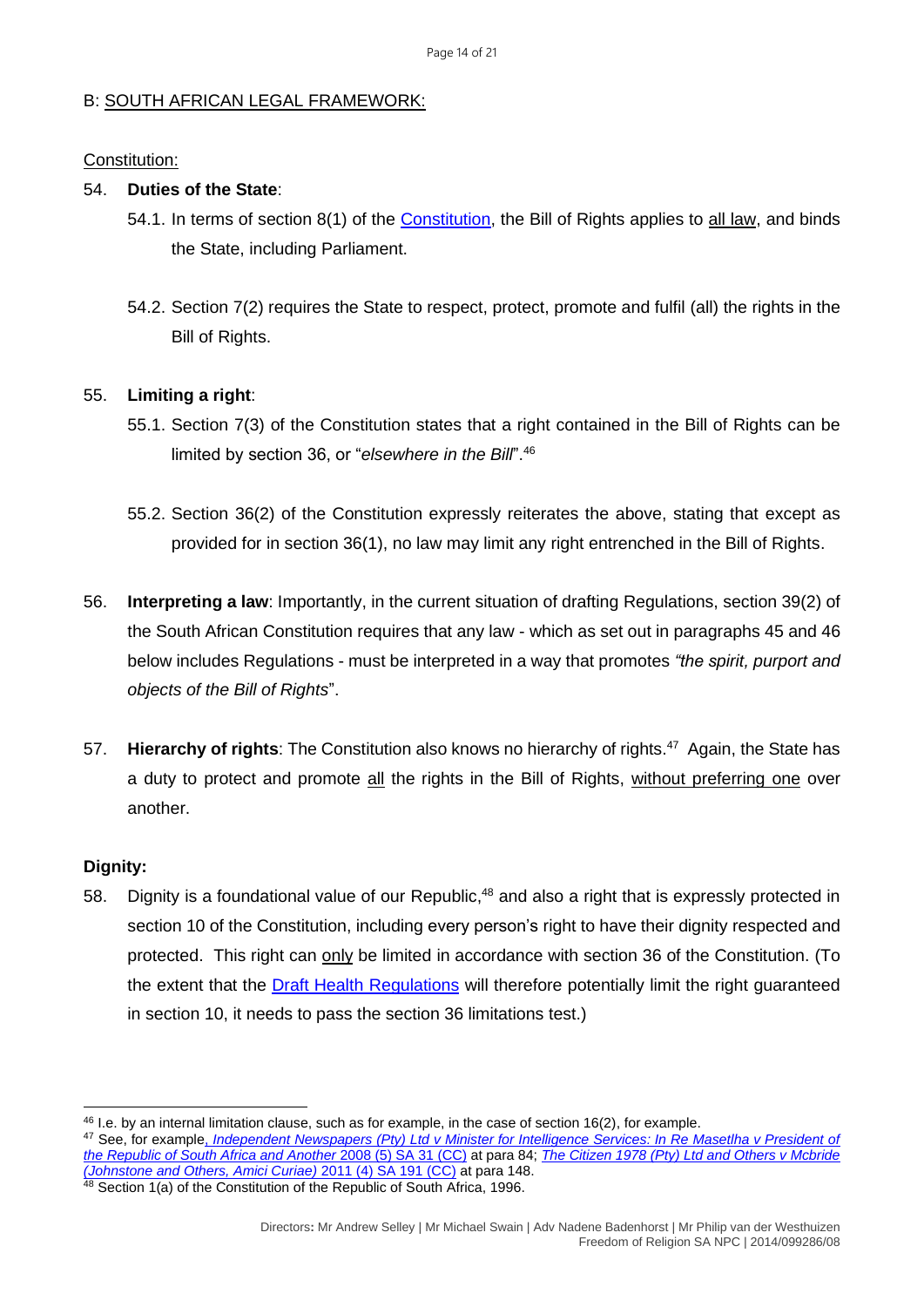# **Religious freedom rights:**

59. The Constitution expressly protects the right to freedom of conscience, religion, thought, belief and opinion (commonly referred to as "religious freedom") in section 15 of the Constitution without any internal limitation (as is the case in section 31). This right applies to both individuals and juristic persons<sup>49</sup> such as, for example, religious institutions and organisations. This right can only be limited in accordance with section 36 of the Constitution. (To the extent that the [Draft Health Regulations](https://health.gov.za/wp-content/uploads/2022/03/Amended-Government-Gazette-on-the-Draft-Health-Regulations-published-for-public-comments-46045-15-March-2022.pdf) will, therefore, potentially limit the right guaranteed in section 15, it needs to pass the section 36 limitations test.)

#### **Freedom of association:**

60. Freedom of association is expressly protected by section 18 of the Constitution. This right can only be limited in accordance with section 36 of the Constitution. (To the extent that the Draft [Health Regulations](https://health.gov.za/wp-content/uploads/2022/03/Amended-Government-Gazette-on-the-Draft-Health-Regulations-published-for-public-comments-46045-15-March-2022.pdf) will, therefore, potentially limit the right guaranteed in section 18, it needs to pass the section 36 limitations test.) This freedom also extends to, and protects, religious associations.

#### **Religious communities:**

61. The Constitution also protects the rights of religious communities to collectively practise their religion and to form, join, and maintain religious associations (without State interference) in section 31. This right to "maintain" religious institutions includes the right to exclude nonadherents from (membership, or leadership of) those institutions.<sup>50</sup> Section 31 is subject to an internal limitation that states that it may not be exercised in a manner that is inconsistent with any provision of the Bill of Rights. (In this sense, section 31 overlaps with section 18 of the Constitution which has similar implications, but which does not any internal limitation).

#### Case Law:

62. The ambit of aforementioned rights to dignity, religious freedom and freedom of association have been interpreted by our Constitutional Court as follows:

# **Dignity:**

63. The Constitutional Court has expressly stated the close link between the rights to dignity and religious, by saying that "*[t]he right to believe or not to believe, and to act or not to act according to his or her beliefs or non-beliefs, is one of the key ingredients of any person's dignity… For*  many believers, their relationship with God or creation is *central to all their activities*<sup>751</sup> and that

<sup>49</sup> Section 8(4) of the Constitution of the Republic of South Africa, 1996.

<sup>50</sup> *Taylor v Kurtstag* 2005 (1) SA 363 (W). See also, by way of analogy, *Wittmann v Deutscher Schülverein, Pretoria* 1998(4) SA 423 (T).

<sup>51</sup> *[Christian Education SA v Minister of Education](http://www.saflii.org/za/cases/ZACC/2000/11.html)* 2000 (4) SA 757 (CC) at para 36. [Own emphasis.]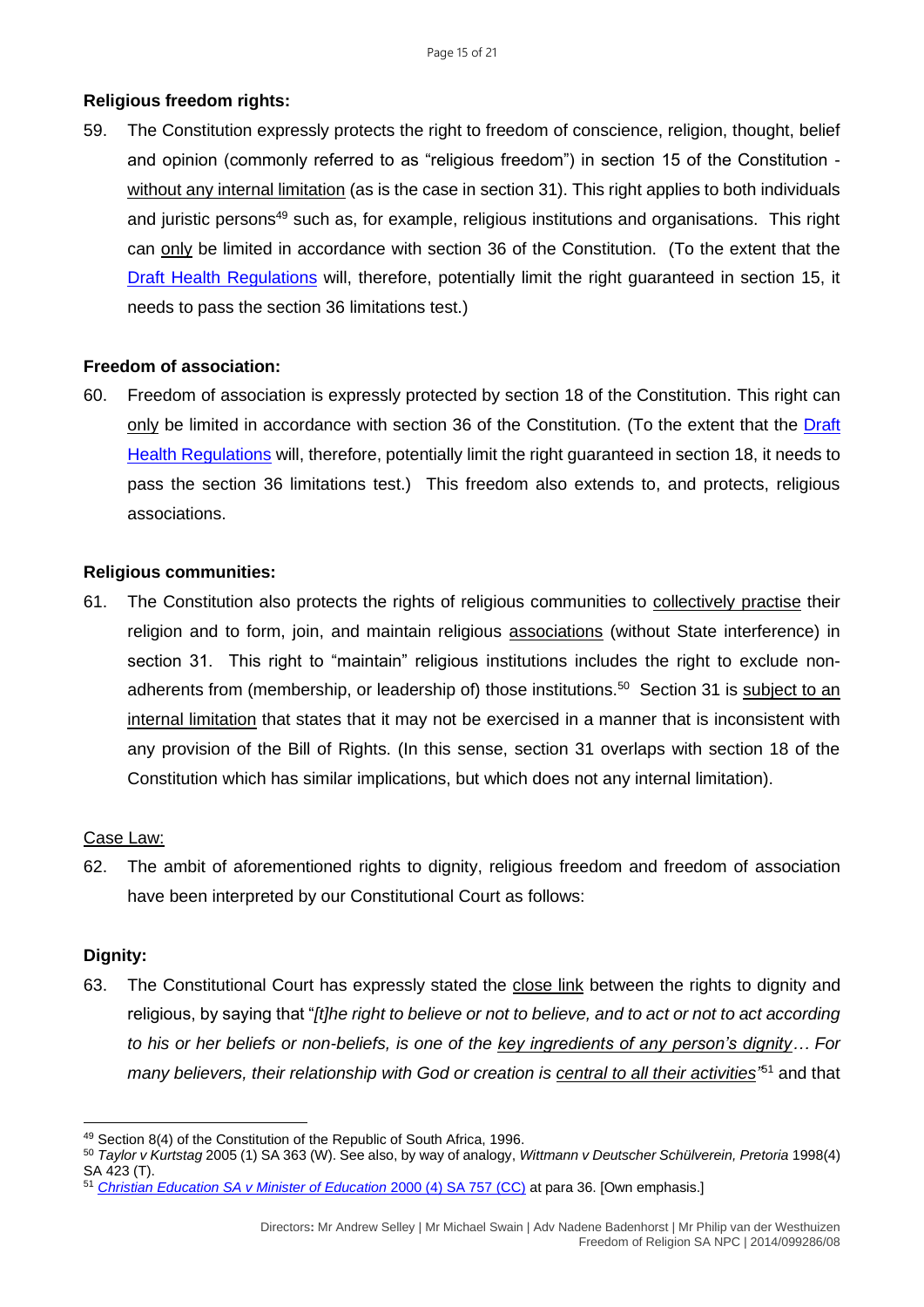the … "*State should, wherever reasonably possible, seek to avoid putting believers to extremely painful and intensely burdensome choices of either being true to their faith or else respectful of the law"*<sup>52</sup> *.*

64. The Court has also stated that "*[r]eligious and cultural practices are protected because they are central to human identity and hence to human dignity which is in turn central to equality*."<sup>53</sup>

# **Religious Freedom:**

- 65. The Constitutional Court has repeatedly given judgments that cover the scope of the right to religious freedom contained in section 15 of the Constitution, including its intimate relationship with other fundamental rights, such as, for example dignity,<sup>54</sup> and close connection with the institution of democracy itself. A cursory overview of the Court's most decisive declarations is provided below:
- 66. This right protects even beliefs which some may find bizarre, illogical or irrational and which are incapable of scientific proof. 55
- 67. Amongst others, the Court has held that the right to religious freedom includes not only "*the right to entertain such religious beliefs as a person choose, [but] the right to declare religious beliefs openly and without fear of hindrance or reprisal, and the right to manifest religious beliefs by worship and practice or by teaching and dissemination*" <sup>56</sup> and that "*freedom of religion may be impaired by measures that force people to act or refrain from acting in a manner contrary to their religious beliefs".*<sup>57</sup>
- 68. Furthermore, on just how closely connected this right is with the institution of democracy and with a free society, the Court has said that "*[t]he constitutional right to practise one's religion … is of fundamental importance in an open and democratic society. It is one of the hallmarks of a free society"* <sup>58</sup> .

# **Freedom of Association – autonomy of religious associations:**

69. The freedom of individuals to share and practise the same interests of substance (such as those beliefs which pertains to a religious association) with one another, is important because it forms

<sup>52</sup> *[Christian Education SA v Minister of Education](http://www.saflii.org/za/cases/ZACC/2000/11.html)* 2000 (4) SA 757 (CC)at para 35.

<sup>53</sup> *[MEC for Education, KwaZulu-Natal & others v N Pillay & Others](http://www.saflii.org/za/cases/ZACC/2007/21.html) 2008 (1) SA 474 (CC)* at para 62. [Own emphasis].

<sup>54</sup> See paras 63 and 64 above.

<sup>55</sup> Prince 2 at para 42.

<sup>56</sup> *[Christian Education SA v Minister of Education](http://www.saflii.org/za/cases/ZACC/2000/11.html)* 2000 (4) SA 757 (CC), at para 36 citing *[S v Lawrence; S v Negal; S v](http://www.saflii.org/za/cases/ZACC/1997/11.html)  Solberg* [1997 \(4\) SA 1176 \(CC\); 1997 \(10\) BCLR 1348 \(CC\).](http://www.saflii.org/za/cases/ZACC/1997/11.html)

<sup>57</sup> *S v Lawrence; S v Negal; S v Solberg* [1997 \(4\) SA 1176 \(CC\); 1997 \(10\) BCLR 1348 \(CC\)](http://www.saflii.org/za/cases/ZACC/1997/11.html) at para 92. [Own emphasis]. <sup>58</sup> *[Prince v President, Cape Law Society, and Others](http://www.saflii.org/za/cases/ZACC/2000/28.html)* 2001 (2) SA 388 (CC) ("Prince 1") at para 25.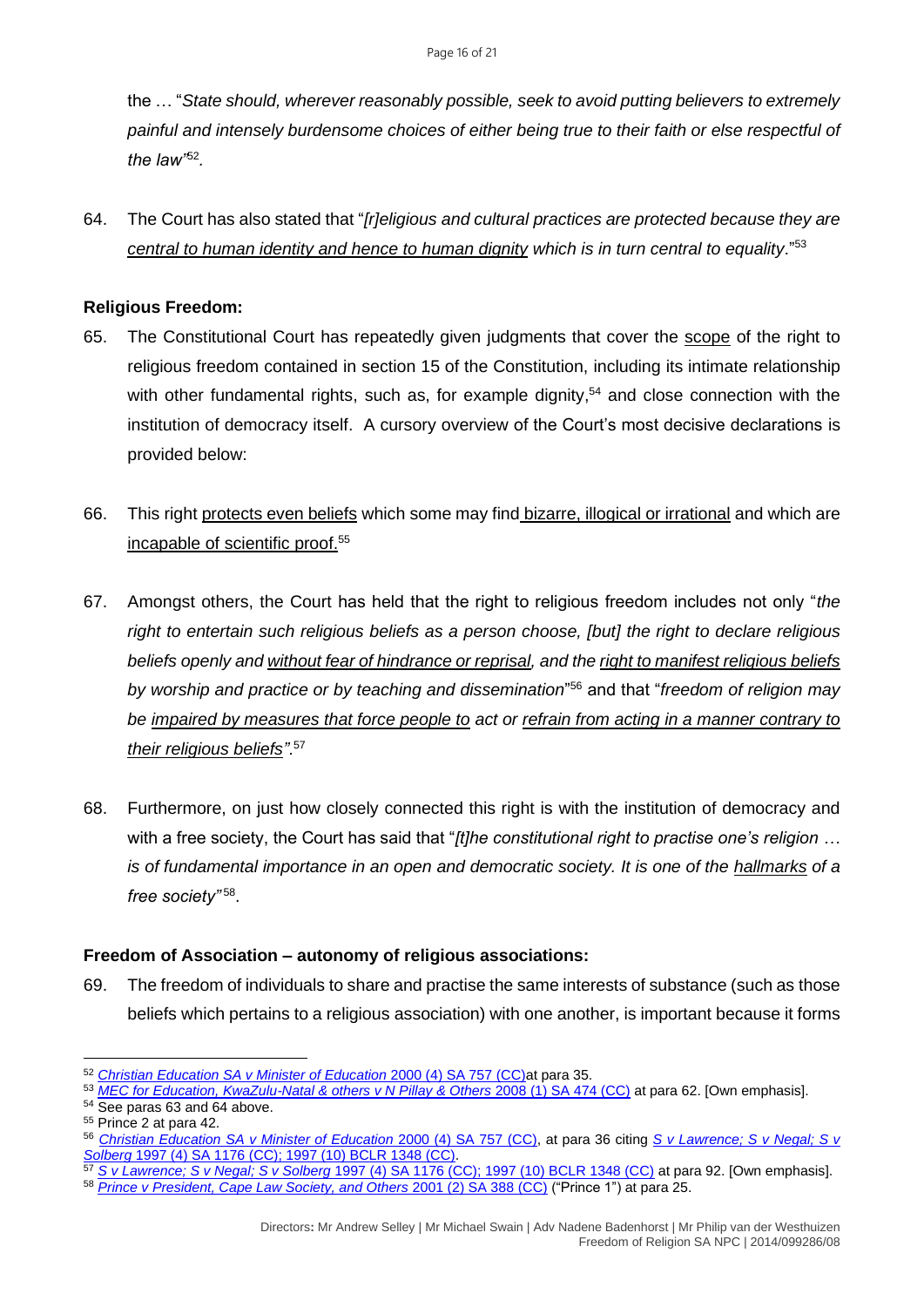a foundational part of a democratic and pluralistic society. This freedom implies the right that an individual has to collectively experience and practise their views on "freedom" itself, with other like-minded individuals.

- 70. As held by the Supreme Court of Appeal (SCA) in *[De Lange v The Presiding Bishop of the](http://www.saflii.org/cgi-bin/disp.pl?file=za/cases/ZASCA/2014/151.html&query=De%20Lange%20v%20The%20Presiding%20Bishop%20of%20the%20Methodist%20Church%20of%20Southern%20Africa)*  [Methodist Church of Southern Africa,](http://www.saflii.org/cgi-bin/disp.pl?file=za/cases/ZASCA/2014/151.html&query=De%20Lange%20v%20The%20Presiding%20Bishop%20of%20the%20Methodist%20Church%20of%20Southern%20Africa)<sup>59</sup> "our Constitution protects an individual's rights to *practise his or her religion as well as the rights of members of a particular religion to practise that religion in association with others and in conformity with the dictates, precepts, ethical standards and moral discipline which that faith exacts."* 60
- 71. A religious association is an example of a collectively exercised interest, where the members fulfil and maintain not only their basic right to religious freedom, but also their basic right to human dignity (section 10 of the Constitution), mainly due to their acceptance of, and participation in, the core creeds of such an association. It is such creeds that, in many instances, provide the framework for the believer's sense of self, which adds to a dignified experience for the believer.<sup>61</sup>
- 72. In the context of religious associations, freedom of association "*guarantees an individual the right to choose his or her associates, and a group of individuals their rights to choose their associates. The right of a group to choose their associates of necessity means the right to require those who wish to join the group to conform their behaviour to certain dictates, and the right to exclude those who refuse to conform*".<sup>62</sup>
- 73. In other words, freedom of association implies institutional autonomy.
- 74. Indeed, it is trite law that, read together, sections 15, 18 and 31 of the Constitution guarantee religious institutions a certain degree of institutional autonomy - which means that religious institutions have the right to decide "internal matters" (matters of doctrine and governance of the organisation), internally. Protecting this autonomy is deemed vital to a consciencehonouring society. See, for example, *[De Lange v The Presiding Bishop of the Methodist Church](http://www.saflii.org/cgi-bin/disp.pl?file=za/cases/ZASCA/2014/151.html&query=De%20Lange%20v%20The%20Presiding%20Bishop%20of%20the%20Methodist%20Church%20of%20Southern%20Africa)*  [of Southern Africa](http://www.saflii.org/cgi-bin/disp.pl?file=za/cases/ZASCA/2014/151.html&query=De%20Lange%20v%20The%20Presiding%20Bishop%20of%20the%20Methodist%20Church%20of%20Southern%20Africa) where the SCA stated:<sup>63</sup>

<sup>59</sup> 2015 (1) SA 106 (SCA).

<sup>60</sup> *[De Lange v The Presiding Bishop of the Methodist Church of Southern Africa](http://www.saflii.org/cgi-bin/disp.pl?file=za/cases/ZASCA/2014/151.html&query=De%20Lange%20v%20The%20Presiding%20Bishop%20of%20the%20Methodist%20Church%20of%20Southern%20Africa)* 2015 (1) SA 106 (SCA) at para 40. [Own emphasis].

<sup>61</sup> De Freitas, "*Freedom of Association as a Foundational Right*", p 267.

<sup>62</sup> *Taylor v Kurtstag* at para 37. [Own emphasis].

<sup>&</sup>lt;sup>63</sup> At para 31. [Own emphasis].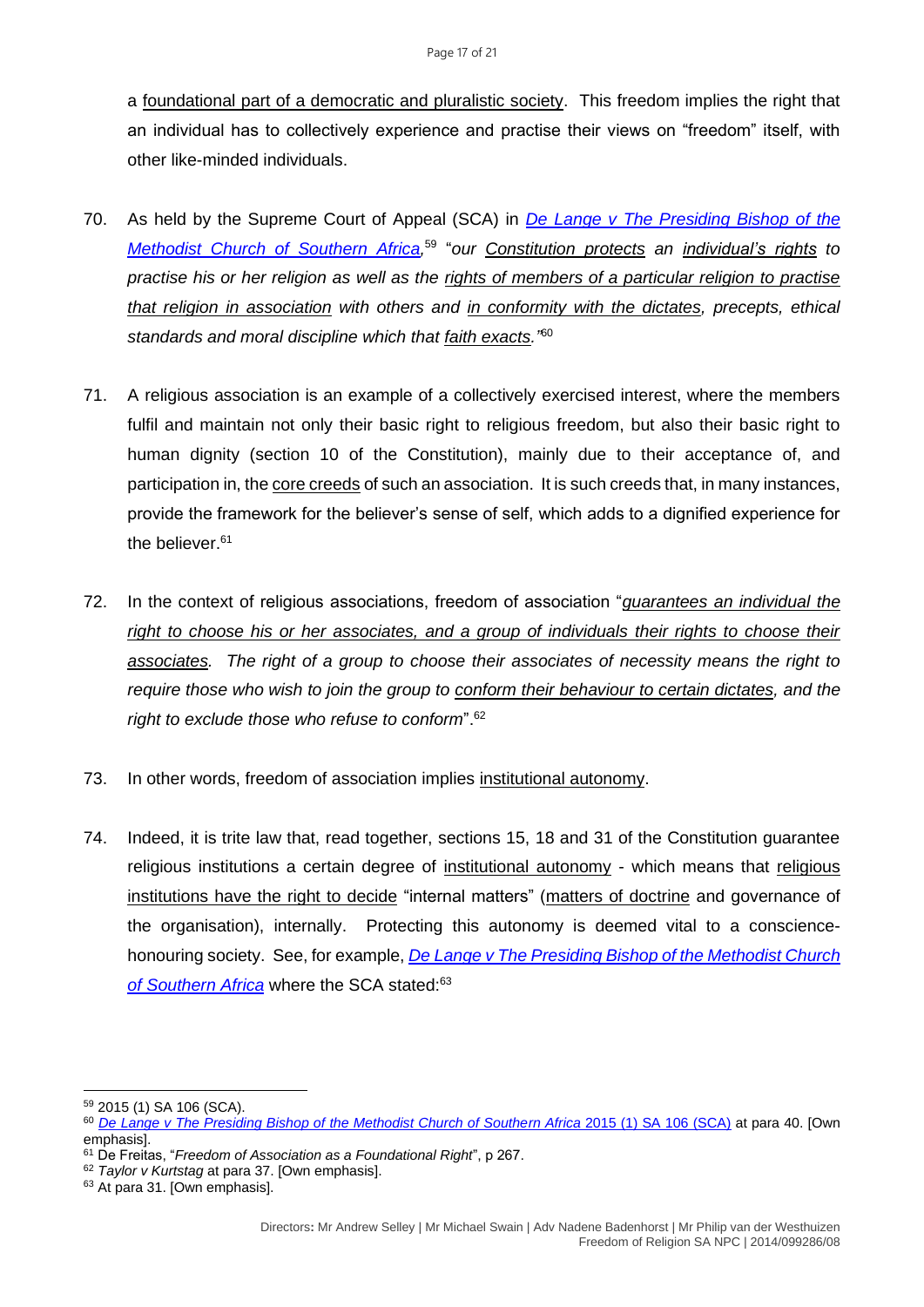"*Protecting the autonomy of religious associations is considered a central aspect of protecting religious rights. Indeed such protection has been described as 'vital to a conscience-honouring social order'.*

- 75. Religious institutions have their own doctrines and faith tenets, based on their holy texts, traditions, customs, etc. According to our Constitution, they have the freedom to operate their association in-line with their doctrines and faith tenets, and the State should not interfere. This is known as the **doctrine of entanglement**.
- 76. Our courts' decisions on the **autonomy of religious associations** and the **doctrine of entanglement** make it clear that the State should not involve itself in, and pronounce on, "internal" matters of a religious association:

"*As the main dispute in the instant matter concerns the internal rules adopted by the Church, such a dispute, as far as is possible, should be left to the Church to be determined domestically and without interference from a court. A court should only become involved in a dispute of this kind where it is strictly necessary for it to do so. Even then it should refrain from determining doctrinal issues in order to avoid entanglement. It would thus seem that a proper respect for freedom of religion precludes our courts from pronouncing on matters of religious doctrine, which fall within the exclusive realm of the Church*."<sup>64</sup>

77. Furthermore, from the international law cited above, it is evident that religious freedom is explicitly recognised in international treaties, $65$  and like section 8(4) of the South African Constitution, the treaties further recognise that the right to religious freedom is not limited to individuals but also extends collectively to religious communities and associations. This is so, because religious communities are the necessary means by which individuals effectively exercise their religious freedom rights. The need for churches and religious organisations to operate freely without State intervention is also something that has been repeatedly recognised and protected by foreign courts.<sup>66</sup>

<sup>&</sup>lt;sup>64</sup> [De Lange v The Presiding Bishop of the Methodist Church of Southern Africa](http://www.saflii.org/cgi-bin/disp.pl?file=za/cases/ZASCA/2014/151.html&query=De%20Lange%20v%20The%20Presiding%20Bishop%20of%20the%20Methodist%20Church%20of%20Southern%20Africa) 2015 (1) SA 106 (SCA) at para 39. [Own emphasis.]

<sup>&</sup>lt;sup>65</sup> See para 52 above.

<sup>66</sup> See for example: *[Hasan and Chaush v Bulgaria](https://minorityrights.org/wp-content/uploads/old-site-downloads/download-382-Hasan-and-Chaush-v-Bulgaria.pdf)* Application no 30985/96, judgment on 26 October 2000. § 62; *[Metropolitan](http://licodu.cois.it/?p=10541&lang=en)  [Church of Bessarabia and Others v Moldova](http://licodu.cois.it/?p=10541&lang=en)* Application no 45701/99, judgment on 13 December 2001. §117; *Holy Synod of the Bulgarian Orthodox Church and Others (Metropolitan Inoketiy) v Bulgaria* Applications nos 412/03 and 35677/04, judgment on 22 January 2009. §119; *Obst v Germany*, No 425/03, judgment 23 September 2010, paras 48 to 49; *Sindacatul "Pastorul Cel Bun" v Romania* No 2330/09, judgment 9 July 2013; *Nagy v Hungary* Application no 56665/09; *[Highwood](https://scc-csc.lexum.com/scc-csc/scc-csc/en/item/17101/index.do)  [Congregation of Jehovah's Witnesses \(Judicial Committee\) v Wall](https://scc-csc.lexum.com/scc-csc/scc-csc/en/item/17101/index.do)* 2018 SCC 26; *[National Labour Relations Board v Catholic](https://supreme.justia.com/cases/federal/us/440/490/)  [Bishop of Chicago](https://supreme.justia.com/cases/federal/us/440/490/)* 440 U.S. 490 (1979); *[Hosana-Tabor Evangelical Lutheran Church and School v. EEOC](https://www.supremecourt.gov/opinions/11pdf/10-553.pdf)* 65 U.S. 132 S.Ct. 694 (2012);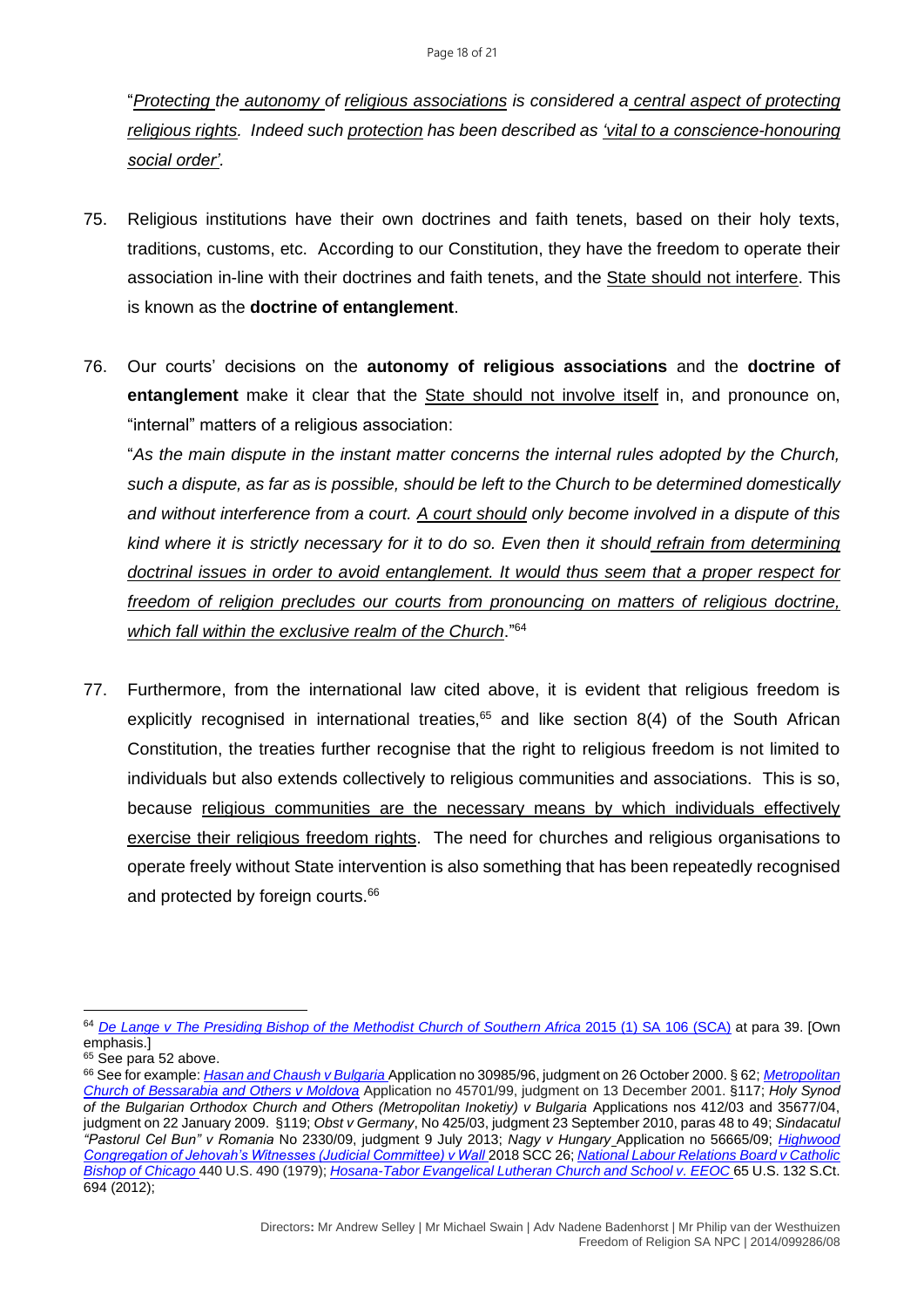- 78. What the above brief examination of the relevant case law shows, is that religious freedom is inextricably linked with other fundamental rights, including the rights to freedom of association and of religious communities to practise their religion together. Which rights the State is obligated to respect and protect these rights and can only limit them in-line with section 36 of the Constitution.
- 79. Furthermore, we see that just as individuals can make up their own minds about what they do or do not believe, churches can make up their own minds about their doctrines, teachings and beliefs without State interference. The State's jurisdiction does not extend to the doctrinal and internal affairs of religious institutions and internal church decisions that affect the church's faith and missions are largely immune to government regulation.

#### REGULATIONS AS A LAW OF GENERAL APPLICATION:

- 80. The Supreme Court of Appeal (SCA) has expressly held that "*Regulations qualify as a lawmaking instrument and, by dint of their legislative character, they are a law of general application*."<sup>67</sup>
- 81. It is worth pointing out that the SCA held the above when having regard to Regulations made by the COGTA Minister $68$  under the Disaster Management Act $69$  for the same purpose as these [Draft Health Regulations](https://health.gov.za/wp-content/uploads/2022/03/Amended-Government-Gazette-on-the-Draft-Health-Regulations-published-for-public-comments-46045-15-March-2022.pdf) – i.e. to manage the COVID-19 pandemic.

#### *FOR SA's* **RECOMMENDATIONS:**

- 82. In light of the above, *FOR SA* is mandated to submit that amendments are required to both the [Draft Health Regulations,](https://health.gov.za/wp-content/uploads/2022/03/Amended-Government-Gazette-on-the-Draft-Health-Regulations-published-for-public-comments-46045-15-March-2022.pdf) and the National Health Act in terms of which<sup>70</sup> the Draft Health [Regulations](https://health.gov.za/wp-content/uploads/2022/03/Amended-Government-Gazette-on-the-Draft-Health-Regulations-published-for-public-comments-46045-15-March-2022.pdf) will be made.
- 83. In light of the above, *FORSA* is mandated to submit that the [Draft Health Regulations](https://health.gov.za/wp-content/uploads/2022/03/Amended-Government-Gazette-on-the-Draft-Health-Regulations-published-for-public-comments-46045-15-March-2022.pdf) require the following changes:
	- 83.1. Our understanding of the [Draft Health Regulations](https://health.gov.za/wp-content/uploads/2022/03/Amended-Government-Gazette-on-the-Draft-Health-Regulations-published-for-public-comments-46045-15-March-2022.pdf) is that they are only applicable once something is listed as a notifiable medical condition ("NMC"). However, there are no clear parameters (such as criteria to be met for a disease to be deemed of sufficient "*public* health importance<sup>"71</sup> or to pose sufficient "*public health risk*"<sup>72</sup> to be listed as a NMC,

<sup>67</sup> *[Esau](http://www.saflii.org/za/cases/ZASCA/2021/9.pdf)* at para 119.

<sup>68</sup> *[Esau](http://www.saflii.org/za/cases/ZASCA/2021/9.pdf)* at paras 83 to 84.

<sup>&</sup>lt;sup>69</sup> Act 57 of 2002.

 $70$  Section 90(1)(k) of the Act.

<sup>71</sup> Definition as per Regulation 1 of th[e Existing Regulations.](https://covidlawlab.org/wp-content/uploads/2021/02/South-Africa_2017.12.15_Regulation_Regulations-Relating-to-the-Surveillance-and-the-Control-of-Notifiable-Medical-Conditions_EN.pdf)

<sup>&</sup>lt;sup>72</sup> Regulation 12(2) of the **Existing Regulations**.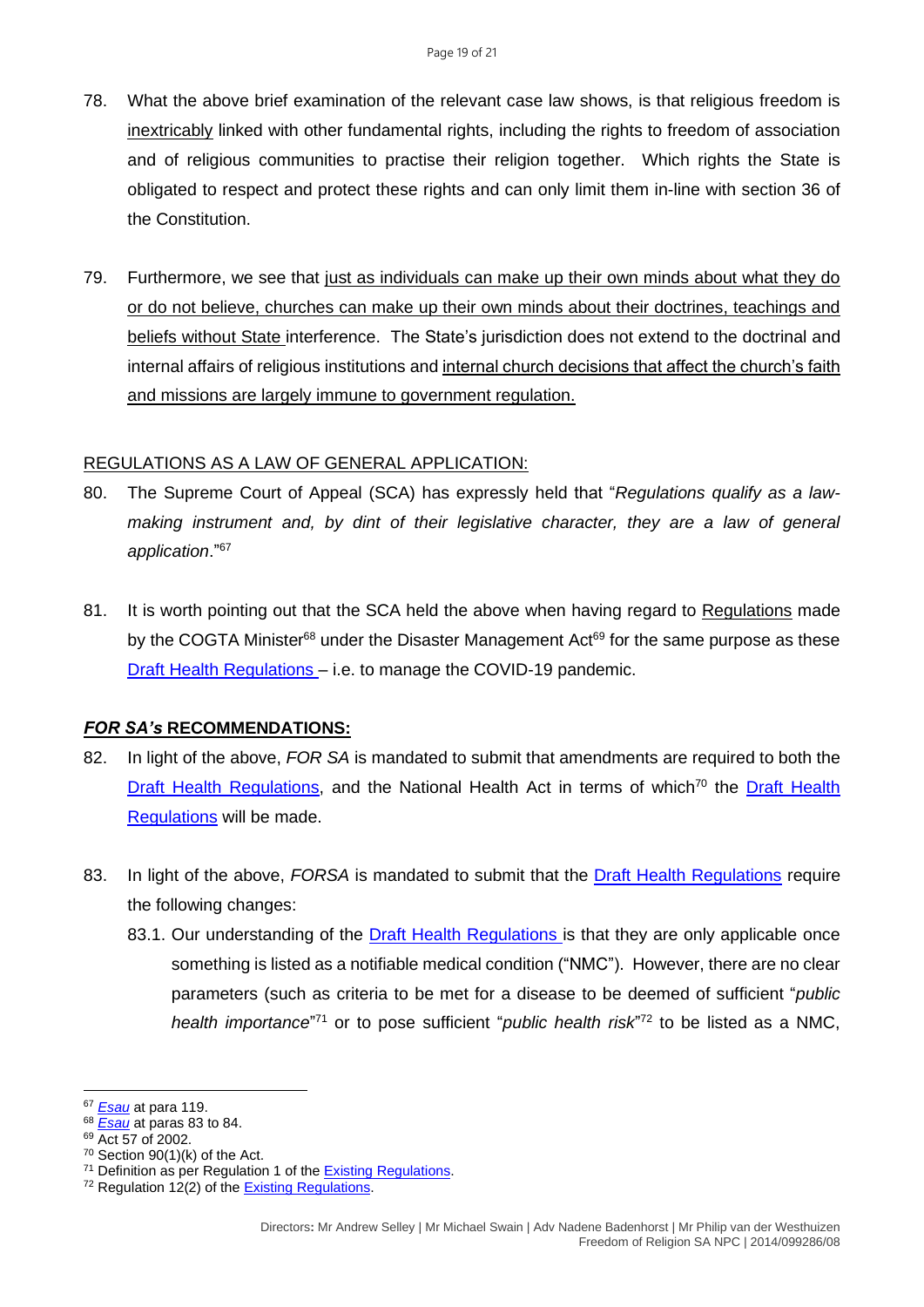review or duration of its listing as a NMC etc.) given for what constitutes a NMC. Without these parameters being given the Regulations must be deemed void for vagueness;

- 83.2. We submit instead that the Regulations need to differentiate between a category 1, 2, 3 or 4 NMC limitation on fundamental rights – i.e. a category 4 NMC cannot limit constitutional rights in the same way and/or to the same degree as a category 1 NMC;
- 83.3. The Regulations need to make provision for consideration of the evidence of the severity of the disease, before determining the level of limitation of constitutional rights to ensure the limitation is proportional, reasonable and justifiable;
- 83.4. Regulation 15 should expressly exclude mandatory vaccination;
- 83.5. Regulation 15 should only impose mandatory medical examination, hospitalisation, quarantine, isolation and treatment, for a **category 1** NMC;
- 83.6. Regulation 16 should do away with requiring proof of vaccination;
- 83.7. Regulation 16 should only impose a limitation on gatherings for a **category 1 or 2** NMC; and
- 83.8. The Regulations should amend Regulation 20 in the **Existing Regulations**, so that failure to comply with the Regulations is not a crime or subject to a limitless fine, which provision is extremely draconian.
- 84. **In addition**, *FOR SA* is mandated to call for the **National Health Act** to be amended as follows: 84.1. The Act needs to provide for the Minister's listing of a NMC to be subject to public participation and for Parliament to have further public participation should it view the Executive's consultations to be insufficient;
	- 84.2. The Act needs to require the Minister to give reasons to Parliament for listing a condition as a NMC (i.e. to provide Parliament with the scientific reasons and/or data upon which the Minister is basing this decision);
	- 84.3. The Act needs to require the Minister to review the listing of NMCs periodically and to give reasons to Parliament for continuing to list a condition as a NMC (i.e. to provide Parliament with the scientific reasons and/or data upon which the Minister is basing the decision);